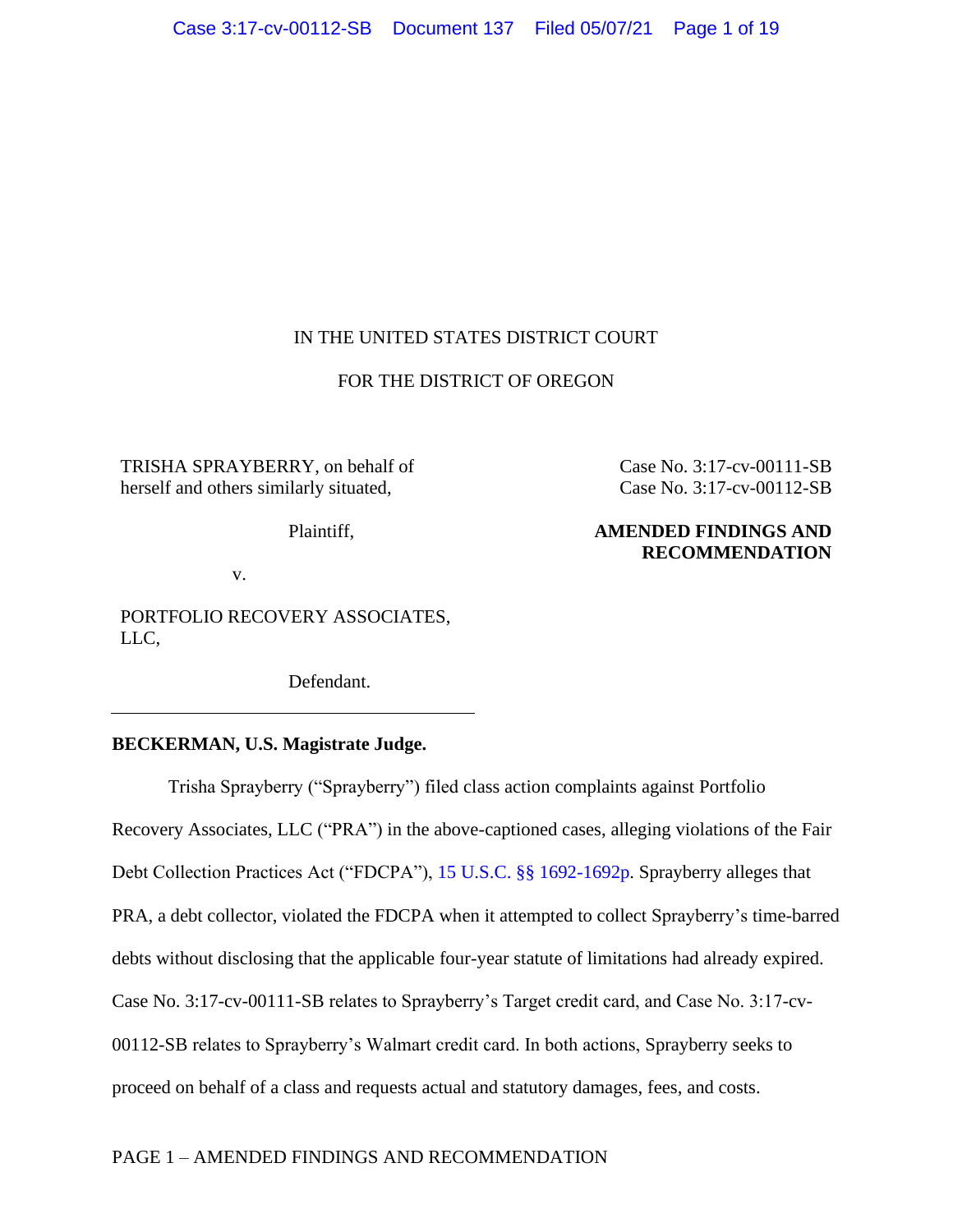PRA filed a motion for summary judgment in both cases, and Sprayberry filed a motion for partial summary judgment in both cases. For the reasons discussed herein, the Court recommends that the district judge grant PRA's motions for summary judgment and deny Sprayberry's motions for partial summary judgment.

## **BACKGROUND**

The Court adopts Sprayberry's concise statements of material fact [\(ECF No. 66](https://ord-ecf.sso.dcn/doc1/15117577584) in Case No. 3:17-cv-00111-SB and [ECF No. 100](https://ord-ecf.sso.dcn/doc1/15117577809) in Case No. 3:17-cv-00112-SB), as supplemented by the undisputed facts set forth in PRA's motions for summary judgment.

## **I. TARGET CREDIT CARD**

## **A. Target Credit Cards Generally**

Target is a retailer of goods. [\(Decl. of Trisha Sprayberry \("Sprayberry Decl."\)](https://ecf.ord.uscourts.gov/doc1/15117577649?page=2) ¶ 9 (ECF [No. 69\);](https://ecf.ord.uscourts.gov/doc1/15117577649?page=2) Dep. of Susan Wolf ("Wolf Dep.") at 108:16-20 [\(Decl. of W. Gregory Lockwood](https://ecf.ord.uscourts.gov/doc1/15117577866?page=28)  [\("Lockwood Decl."\), Ex. A \(ECF No. 72-1\)\)](https://ecf.ord.uscourts.gov/doc1/15117577866?page=28) (Target is a big box retailer that sells merchandise)). Prior to 2013, Target National Bank ("TNB") issued Target store credit cards (referred to herein as the "Target Card"). (Pl.'s Ex. 102 [at ECF No. 65-2](https://ecf.ord.uscourts.gov/doc1/15117577550) (TNB "originates credit cards and service accounts"); [Wolf Dep. at 97:21-98:9](https://ecf.ord.uscourts.gov/doc1/15117577866?page=26) (TNB issued the cards)). At that time, Target owned TNB. [\(Wolf Dep. at 89:19-23.](https://ecf.ord.uscourts.gov/doc1/15117577866?page=23)) In October 2012, TNB sold all of its Target credit card accounts to Toronto Dominion ("TD") Bank, and TD Bank became the issuer of Target Cards. [\(Wolf Dep. at 112:21-24.](https://ecf.ord.uscourts.gov/doc1/15117577866?page=29))

Target employees solicit Target customers to apply for the Target Card, receive customer information for the Target Card application, and send the information to credit bureaus to check against standards set by Target and the issuing bank. [\(Wolf Dep. at 90:1-91:18.](https://ecf.ord.uscourts.gov/doc1/15117577866?page=24)) Target Card cardholders may only use their cards at Target retail stores (Wolf Dep. at [28:10-16\)](https://ecf.ord.uscourts.gov/doc1/15117577866?page=8), for "personal, family or household purposes." [\(Credit Card Agreement at 3](https://ecf.ord.uscourts.gov/doc1/15117577107?page=3) ("This Account may be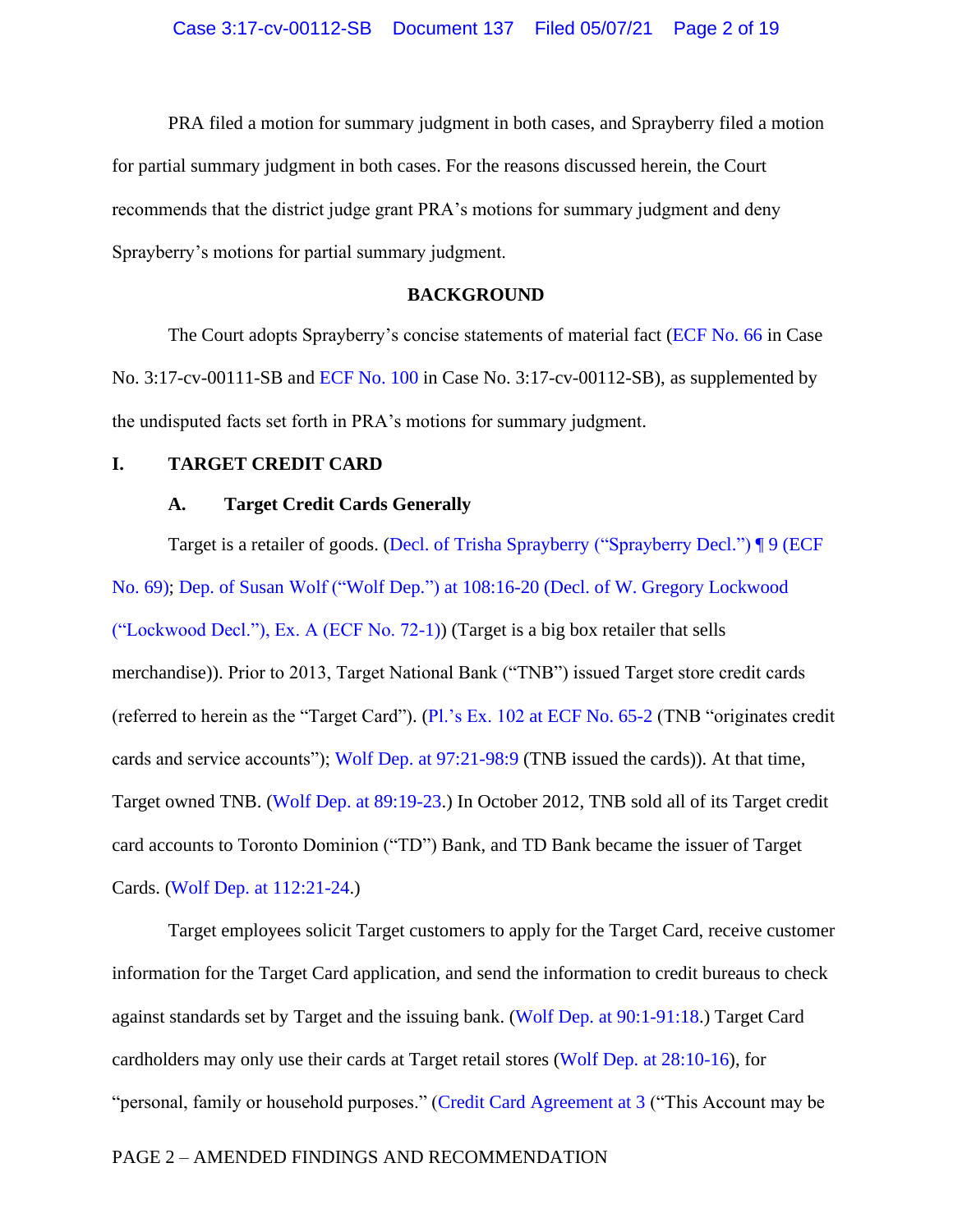used only for personal, family, or household purposes."), [Wolf Dep. Ex. 1 \(ECF No. 72-1 at 48\)](https://ecf.ord.uscourts.gov/doc1/15117577866?page=48) (the "Credit Card Agreement")). Target Card cardholders can make payments on their accounts at Target stores. (Wolf Dep. [at 105:13-106:3.](https://ecf.ord.uscourts.gov/doc1/15117577866?page=28)) One of the purposes of the Target Card program is to increase retail sales at Target. (Pl.'s Ex. 105 [\(ECF No. 68\)](https://ecf.ord.uscourts.gov/doc1/15117577642?page=2) ("Bank desires to extend credit to its customers to enable them to purchase general retail goods and services normally offered by (Target)"); [Wolf Dep. at 114:22-115:1](https://ecf.ord.uscourts.gov/doc1/15117577866?page=30) (goal of credit card program to "increase retail sales of (Target)"); [Wolf Dep. at 107:13-21](https://ecf.ord.uscourts.gov/doc1/15117577866?page=28) (Target Card marketing programs encouraged card use)).

### **B. Sprayberry's Target Credit Card**

Sprayberry applied and was approved for a Target Card at a Target store on March 22, 2009. (Wolf Dep. [at 11:18-12:24.](https://ecf.ord.uscourts.gov/doc1/15117577866?page=4)) Her account had a \$200 limit. (Dep. [of Trisha Sprayberry](https://ecf.ord.uscourts.gov/doc1/15117577868?page=14)  ("Sprayberry Dep.") at 52:10-21 [\(Lockwood Decl., Ex. C\).](https://ecf.ord.uscourts.gov/doc1/15117577868?page=14)) Sprayberry does not remember seeing the credit card agreement for her Target Card [\(Sprayberry Dep.](https://ecf.ord.uscourts.gov/doc1/15117577868?page=14) at 52:6-21), but the agreement was between Sprayberry and TNB, not Sprayberry and Target. [\(Credit Card](https://ecf.ord.uscourts.gov/doc1/15117577107?page=3)  [Agreement at 1.](https://ecf.ord.uscourts.gov/doc1/15117577107?page=3)) In the agreement, Sprayberry promised to pay TNB any amounts owed on her account. [\(Credit Card Agreement at 2.](https://ecf.ord.uscourts.gov/doc1/15117577107?page=4)) In the event of default, the agreement allowed TNB to:  $(1)$  reduce the credit limit;  $(2)$  terminate the account;  $(3)$  require immediate payment of the entire balance; or (4) bring a collection action. (*Id.* [at 5](https://ecf.ord.uscourts.gov/doc1/15117577107?page=6)*.*) TNB reserved the right to sell, assign, or transfer the account. (*[Id.](https://ecf.ord.uscourts.gov/doc1/15117577107?page=6)*)

Sprayberry's Target Card was a proprietary card, and she could use it only at Target stores. [\(Wolf Dep. at 27:19-28:16;](https://ecf.ord.uscourts.gov/doc1/15117577866?page=8) *see also* Wolf Dep. [at 16:5-17:6,](https://ecf.ord.uscourts.gov/doc1/15117577866?page=5) [118:5-9.](https://ecf.ord.uscourts.gov/doc1/15117577866?page=31)) Sprayberry could also use her Target card at third party businesses that operated inside Target stores, such as Starbucks and optometrists. [\(Wolf Dep. at 118:5-19:10.](https://ecf.ord.uscourts.gov/doc1/15117577866?page=31))

To the best of her recollection, Sprayberry used her Target Card for "household items," such as food, kids' clothes, or cleaning products. [\(Sprayberry Dep.](https://ecf.ord.uscourts.gov/doc1/15117577868?page=13) at 47:10-18; [50:22-51:8.](https://ecf.ord.uscourts.gov/doc1/15117577868?page=14))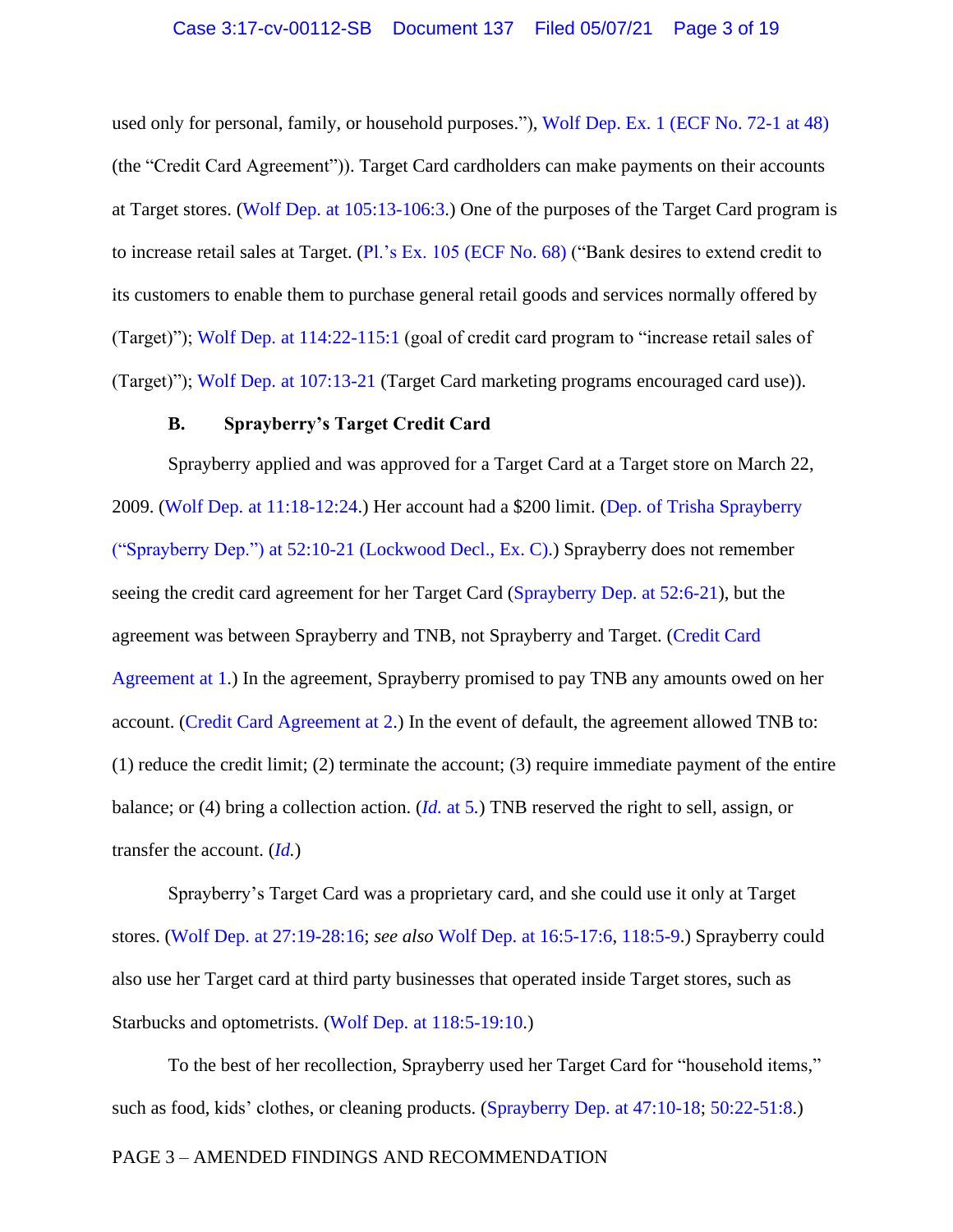Sprayberry made her last payment on her Target Card account on or about February 10, 2011, before defaulting. (Wolf Dep. [at 117:14-22;](https://ecf.ord.uscourts.gov/doc1/15117577866?page=31) [Sprayberry Dep.](https://ecf.ord.uscourts.gov/doc1/15117577556?page=8) at 53:23-54:10.) On June 16, 2011, TNB charged off Sprayberry's account as a loss [\(Wolf Dep. at 36:18\)](https://ecf.ord.uscourts.gov/doc1/15117577866?page=10), and the final account balance was \$464.76. [\(Wolf Dep. Ex. 3.](https://ecf.ord.uscourts.gov/doc1/15117577866?page=73)) Sprayberry did not dispute that she owed the final \$464.76 balance. [\(Sprayberry Dep.](https://ecf.ord.uscourts.gov/doc1/15117577868?page=17) at 64:1-6.)

In February 2013, Target issued a notice to Sprayberry that TD Bank had "purchased the credit card portfolio of Target National Bank, including your Target Credit Card Account," and that her credit card agreement had been modified to reflect that it was now between Sprayberry and TD Bank. [\(Wolf Dep. at 58,](https://ecf.ord.uscourts.gov/doc1/15117577866?page=16) [67-68,](https://ecf.ord.uscourts.gov/doc1/15117577866?page=18) [74.](https://ecf.ord.uscourts.gov/doc1/15117577866?page=20)) On July 25, 2013, PRA purchased a pool of accounts, including Sprayberry's Target Card account, from TD Bank. [\(Decl. of W. Gregory](https://ecf.ord.uscourts.gov/doc1/15117577867)  Lockwood [\("Lockwood Decl."\), Ex. B](https://ecf.ord.uscourts.gov/doc1/15117577867) (ECF No. 72-2).)

PRA sent Sprayberry two collection letters, dated January 27, 2016 and April 8, 2016. [\(Lockwood Decl., Ex. E.](https://ecf.ord.uscourts.gov/doc1/15117577870)) Sprayberry received the collection letters. [\(Sprayberry Decl.](https://ecf.ord.uscourts.gov/doc1/15117577649?page=3) ¶ 11.) The letters offered "Single Payment Savings" if Sprayberry paid \$256 within thirty days. [\(Lockwood](https://ecf.ord.uscourts.gov/doc1/15117577870)  [Decl., Ex. E.](https://ecf.ord.uscourts.gov/doc1/15117577870)) Each of the letters stated that "[t]he savings will be applied to the balance and your account will be considered 'Settled in Full' after your payment is successfully posted." (*[Id.](https://ecf.ord.uscourts.gov/doc1/15117577870)*)

## **II. WALMART CREDIT CARD**

## **A. Walmart Credit Cards Generally**

Walmart is a retailer of goods. [\(Decl. of Trisha Sprayberry \("Sprayberry Decl."\)](https://ecf.ord.uscourts.gov/doc1/15117577812?page=3) | 10 [\(ECF No. 101\).](https://ecf.ord.uscourts.gov/doc1/15117577812?page=3)) Synchrony Bank ("Synchrony") (formerly GE Money Bank or GE Capital Retail Bank) issues Walmart branded credit cards. [\(Dep. of Jolene White \("White Dep."\)](https://ecf.ord.uscourts.gov/doc1/15117577797?page=4) at 16:1- [9 \(Lockwood Decl. Ex. B, ECF No. 104-2\)](https://ecf.ord.uscourts.gov/doc1/15117577797?page=4) (Synchrony owns the credit card program for Walmart branded consumer credit cards) and [69:2-9](https://ecf.ord.uscourts.gov/doc1/15117577909?page=18) (Synchrony issued the Walmart cards

#### PAGE 4 – AMENDED FINDINGS AND RECOMMENDATION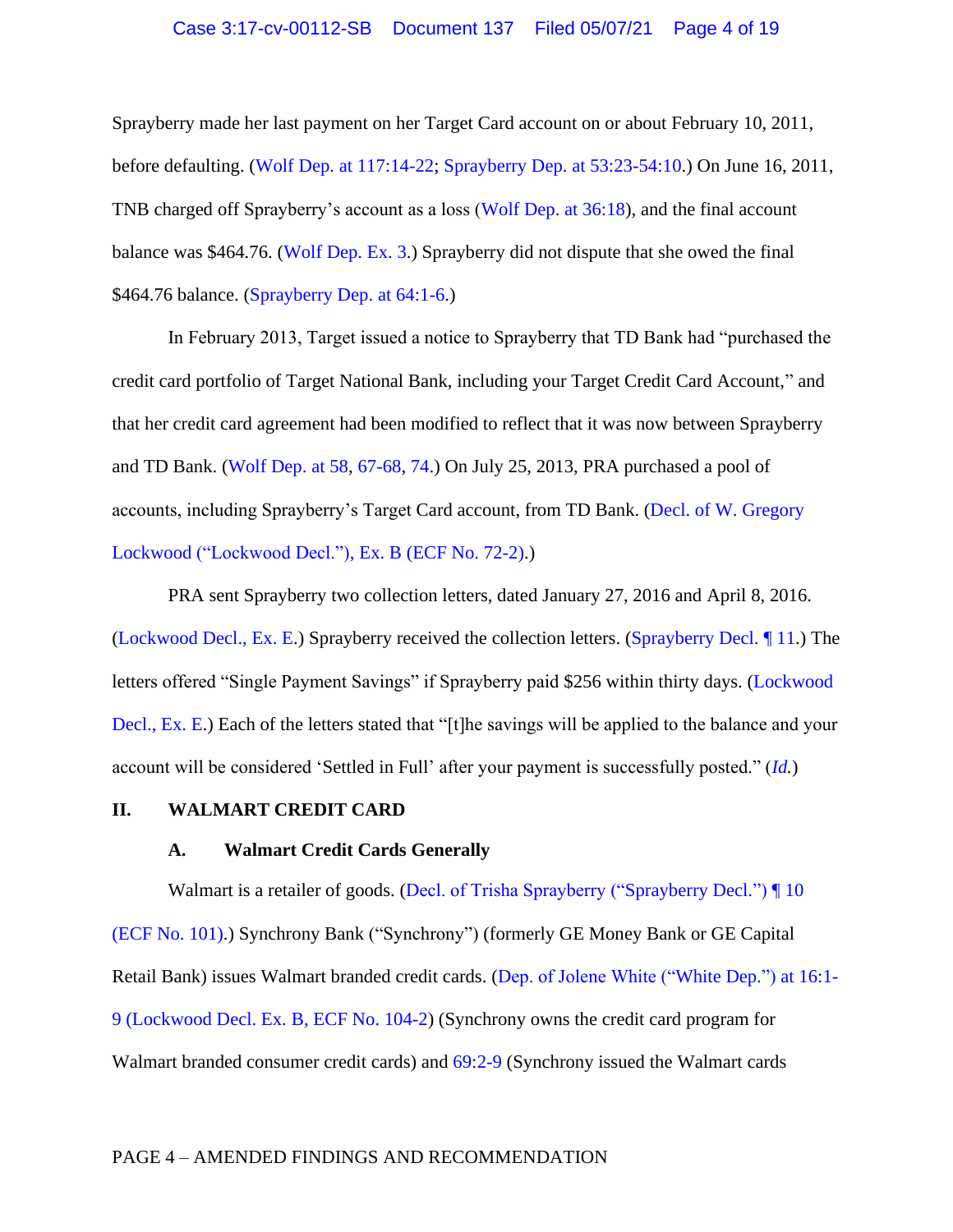pursuant to the program agreement).) Walmart decides which bank issues the Walmart branded credit cards. [\(White Dep. at 75:2-16.\)](https://ecf.ord.uscourts.gov/doc1/15117577909?page=19)

Walmart facilitates its customers' applications for Walmart branded credit cards. (White [Dep. at 26:14-20](https://ecf.ord.uscourts.gov/doc1/15117577909?page=7) (Sprayberry applied for her card online at Walmart.com); [27:22-28:6](https://ecf.ord.uscourts.gov/doc1/15117577909?page=7) (Walmart shoppers can apply at the store); [28:3-25](https://ecf.ord.uscourts.gov/doc1/15117577909?page=7) (Walmart employee gathers information from customer, sends to the issuing bank, and receives decision); [59:15-20](https://ecf.ord.uscourts.gov/doc1/15117577909?page=15) (GE Capital Retail Bank did not originate the Sprayberry Account); [83:22-24](https://ecf.ord.uscourts.gov/doc1/15117577909?page=21) (customers cannot apply for a Walmart card at a physical Synchrony location). The Walmart private label credit card may be used only at Walmart retail stores [\(White Dep. at 17:14-18,](https://ecf.ord.uscourts.gov/doc1/15117577909?page=5) [78:3-8\)](https://ecf.ord.uscourts.gov/doc1/15117577909?page=20), for "personal, family or household purposes." [\(Suppl. Decl. of Joline White \("Suppl. White Decl."\) ¶ 6, Ex. 5, ECF No. 36](https://ecf.ord.uscourts.gov/doc1/15116441191?page=3) ("USE OF ACCOUNT ( . . . ) You may use your Account only for personal, family, or household purposes.").) One of the purposes of the Walmart branded credit card and its incentives is to increase retail sales at Walmart. [\(White Dep. at](https://ecf.ord.uscourts.gov/doc1/15117577909?page=21) 82:1-18.)

On or about December 20, 2011, PRA entered into a purchase agreement to buy a portfolio of defaulted store charge card receivables, and its purchase was finalized on February 29, 2012. [\(Decl. of Synchrony Bank Representative \("White Decl."\)](https://ecf.ord.uscourts.gov/doc1/15117577908?page=3) ¶ 10, ECF No. 104-1.)

#### **B. Sprayberry's Walmart Credit Card**

Sprayberry applied online for her Walmart credit card on Walmart's website. [\(White](https://ecf.ord.uscourts.gov/doc1/15117577908?page=6)  Decl. ¶ [5, Ex. 1;](https://ecf.ord.uscourts.gov/doc1/15117577908?page=6) [White Dep. at 16:18-17:4,](https://ecf.ord.uscourts.gov/doc1/15117577909?page=4) [25:9-23.](https://ecf.ord.uscourts.gov/doc1/15117577909?page=7)) Synchrony approved Sprayberry's application and opened her account on January 8, 2009. (White [Decl. ¶ 5.](https://ecf.ord.uscourts.gov/doc1/15117577908?page=2)) Sprayberry's card was a private label card [\(White Dep. at](https://ecf.ord.uscourts.gov/doc1/15117577797?page=7) 19:4-9), which Walmart refers to as "Walmart cards." [\(White](https://ecf.ord.uscourts.gov/doc1/15117577909?page=5)  [Dep. at 17:21-23, 18:3-23;](https://ecf.ord.uscourts.gov/doc1/15117577909?page=5) [Sprayberry Decl.](https://ecf.ord.uscourts.gov/doc1/15117577812?page=2) ¶ 4.)

On January 11, 2009, Synchrony mailed a credit card and a copy of the credit card agreement to Sprayberry. [\(White Decl. ¶ 6;](https://ecf.ord.uscourts.gov/doc1/15117577908?page=2) [White Dep. at 48:3-8;](https://ecf.ord.uscourts.gov/doc1/15117577797?page=12) [Suppl. White Decl.](https://ecf.ord.uscourts.gov/doc1/15116441191?page=3) ¶ 6, Ex. 5.)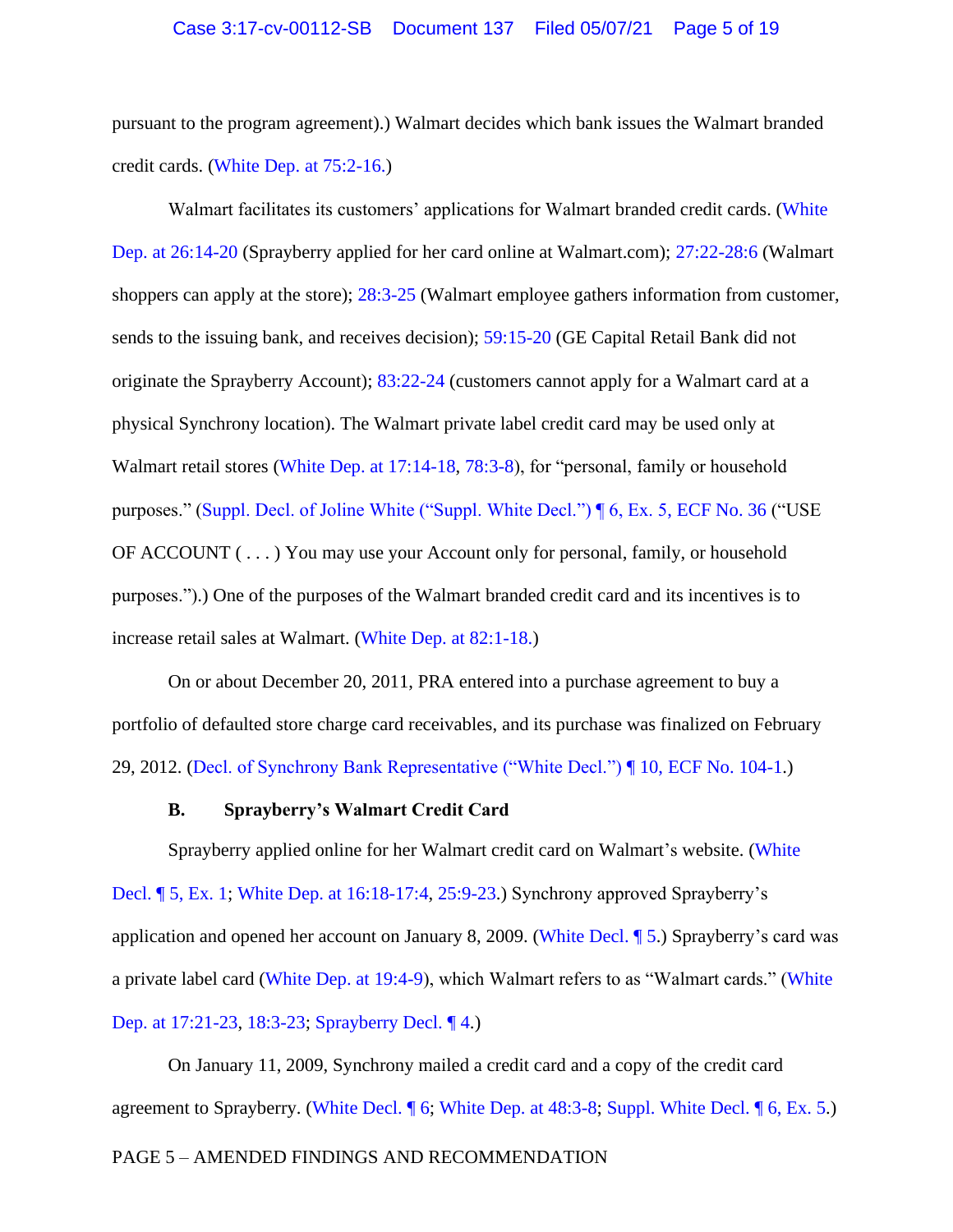The card agreement provided that the agreement was between Sprayberry and Synchrony (then, GE Money Bank). [\(Suppl. White Decl. Ex. 5,](https://ecf.ord.uscourts.gov/doc1/15116441191?page=3) § 1.) Walmart was not a party to the card agreement. (*[Id.](https://ecf.ord.uscourts.gov/doc1/15116441191?page=3)*) Sprayberry could use the card "to purchase goods or services" (*id.* [§ 2\)](https://ecf.ord.uscourts.gov/doc1/15116441191?page=3) or to obtain "cash loans" at Walmart stores. (*[Id.](https://ecf.ord.uscourts.gov/doc1/15116441191?page=3)*) Sprayberry promised to pay Synchrony "for all credit that we extend on your Account for Purchases and Cash Advances and all other amounts owed to us under the terms of this Agreement." (*Id.* [§ 4.](https://ecf.ord.uscourts.gov/doc1/15116441191?page=3)) Synchrony "reserve[d] the right to select the method by which payments and credits are allocated to your account in our sole discretion." (*[Id.](https://ecf.ord.uscourts.gov/doc1/15116441191?page=6)*  [§ 8.D.](https://ecf.ord.uscourts.gov/doc1/15116441191?page=6)) Synchrony could declare Sprayberry in default if she failed to make payments, and Synchrony could take the following actions in the event of default: (1) reduce the credit limit; (2) terminate the account; (3) require immediate payment of the entire balance; (4) terminate any special arrangements; and (5) file a collection action. (*Id.* [§ 13.](https://ecf.ord.uscourts.gov/doc1/15116441191?page=7)) Synchrony could "at any time and subject to applicable law, change, add or delete provisions of this Agreement" (*id.* [§ 12\)](https://ecf.ord.uscourts.gov/doc1/15116441191?page=3), and Synchrony could "sell, assign or transfer any of our rights or obligations under this Agreement or your Account, including our rights to payments." (*Id.* [§ 23.](https://ecf.ord.uscourts.gov/doc1/15116441191?page=10))

Sprayberry used her Walmart card to purchase a computer on January 9, 2009. [\(Sprayberry Decl.](https://ecf.ord.uscourts.gov/doc1/15117577812?page=2) ¶ 6.) Sprayberry missed payments due on her account, and made her last payment on the card on February 10, 2011, before defaulting. [\(White Decl. ¶ 7,](https://ecf.ord.uscourts.gov/doc1/15117577908?page=39) Ex. 3; [White](https://ecf.ord.uscourts.gov/doc1/15117577797?page=14)  [Dep. at 56:8-58:13.](https://ecf.ord.uscourts.gov/doc1/15117577797?page=14))

On April 11, 2011, Synchrony charged off Sprayberry's account as a loss [\(White Decl.](https://ecf.ord.uscourts.gov/doc1/15117577908?page=3) ¶ [9\)](https://ecf.ord.uscourts.gov/doc1/15117577908?page=3), and the final statement on that date reflects that the charged off balance was \$536.35. [\(White](https://ecf.ord.uscourts.gov/doc1/15117577908?page=3)  [Decl. ¶ 9;](https://ecf.ord.uscourts.gov/doc1/15117577908?page=3) [Lockwood Decl. Ex. B, ECF No. 104-2.](https://ecf.ord.uscourts.gov/doc1/15117577909?page=47)) Sprayberry does not dispute that she owed the final \$536.35 balance on her account. [\(Sprayberry Dep. at](https://ecf.ord.uscourts.gov/doc1/15117577868?page=23) 86:14-21.) PRA sent Sprayberry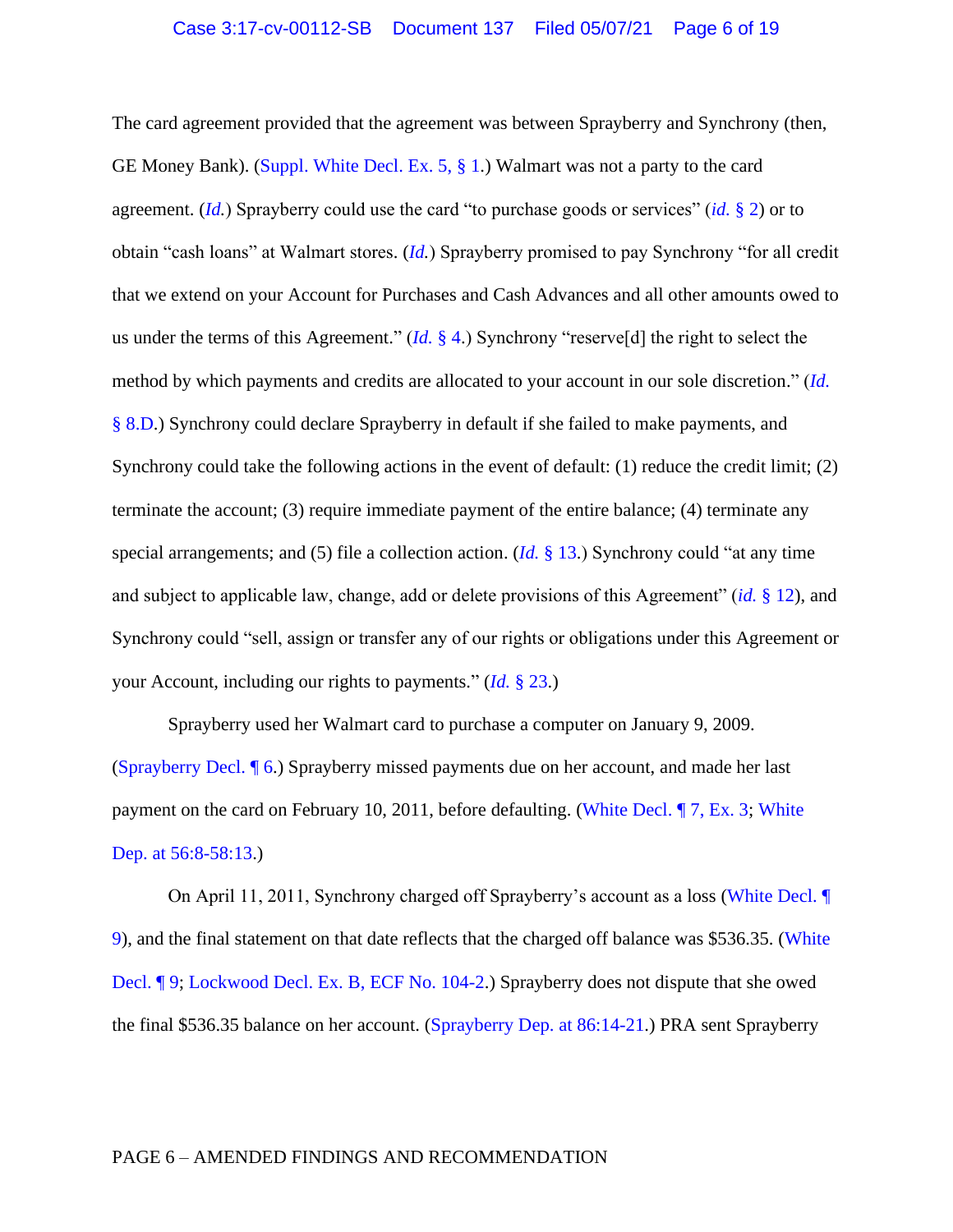two collection letters, dated January 27, 2016 and April 6, 2016.<sup>1</sup> [\(Lockwood Decl., Ex. G.](https://ecf.ord.uscourts.gov/doc1/15117577914)) Each of the letters offered "Single Payment Savings" if Sprayberry paid \$295 within thirty days. (*[Id.](https://ecf.ord.uscourts.gov/doc1/15117577914)*) Each of the letters stated that "[t]he savings will be applied to the balance and your account will be considered 'settled in full' after your payment is successfully posted." (*[Id.](https://ecf.ord.uscourts.gov/doc1/15117577914)*) Sprayberry received both collection letters. [\(Sprayberry Decl.](https://ecf.ord.uscourts.gov/doc1/15117577812?page=3) ¶ 11.)

#### **DISCUSSION**

# **I. STANDARD OF REVIEW**

Summary judgment is appropriate if "there is no genuine dispute as to any material fact and the movant is entitled to judgment as a matter of law." FED. R. CIV[. P. 56\(a\).](https://www.westlaw.com/Document/N1B4C0B30B96A11D8983DF34406B5929B/View/FullText.html?transitionType=Default&contextData=(sc.Default)&VR=3.0&RS=da3.0) On a motion for summary judgment, the court must view the facts in the light most favorable to the nonmoving party, and draw all reasonable inferences in favor of that party. *[Porter v. Cal. Dep't of](https://www.westlaw.com/Document/I94908cf505bd11dab386b232635db992/View/FullText.html?transitionType=Default&contextData=(sc.Default)&VR=3.0&RS=da3.0&fragmentIdentifier=co_pp_sp_506_891)  Corr.*[, 419 F.3d 885, 891 \(9th Cir. 2005\).](https://www.westlaw.com/Document/I94908cf505bd11dab386b232635db992/View/FullText.html?transitionType=Default&contextData=(sc.Default)&VR=3.0&RS=da3.0&fragmentIdentifier=co_pp_sp_506_891) The court does not assess the credibility of witnesses, weigh evidence, or determine the truth of matters in dispute. *[Anderson v. Liberty Lobby, Inc.](https://www.westlaw.com/Document/I3a8518e29c9d11d991d0cc6b54f12d4d/View/FullText.html?transitionType=Default&contextData=(sc.Default)&VR=3.0&RS=da3.0&fragmentIdentifier=co_pp_sp_780_255)*, [477 U.S. 242, 255 \(1986\).](https://www.westlaw.com/Document/I3a8518e29c9d11d991d0cc6b54f12d4d/View/FullText.html?transitionType=Default&contextData=(sc.Default)&VR=3.0&RS=da3.0&fragmentIdentifier=co_pp_sp_780_255) "Where the record taken as a whole could not lead a rational trier of fact to find for the nonmoving party, there is no genuine issue for trial." *[Matsushita Elec. Indus.](https://www.westlaw.com/Document/I1d196aaa9c9711d993e6d35cc61aab4a/View/FullText.html?transitionType=Default&contextData=(sc.Default)&VR=3.0&RS=da3.0&fragmentIdentifier=co_pp_sp_780_587)  Co. v. Zenith Radio Corp.*[, 475 U.S. 574, 587 \(1986\)](https://www.westlaw.com/Document/I1d196aaa9c9711d993e6d35cc61aab4a/View/FullText.html?transitionType=Default&contextData=(sc.Default)&VR=3.0&RS=da3.0&fragmentIdentifier=co_pp_sp_780_587) (citation and internal quotation marks omitted).

# **II. SPRAYBERRY'S FDCPA CLAIMS**

#### **A. The FDCPA**

The FDCPA prohibits a nonexhaustive list of any "false, deceptive, or misleading representation or means in connection with the collection of any debt," including, as relevant here, the "false representation of—(A) the character, amount, or legal status of any debt"; "[t]he

<sup>&</sup>lt;sup>1</sup> PRA alleges that it also sent Sprayberry a collection letter on July 23, 2015, for a total of three collection letters. (*See* [Lockwood Decl., Ex. G.](https://ecf.ord.uscourts.gov/doc1/15117577914))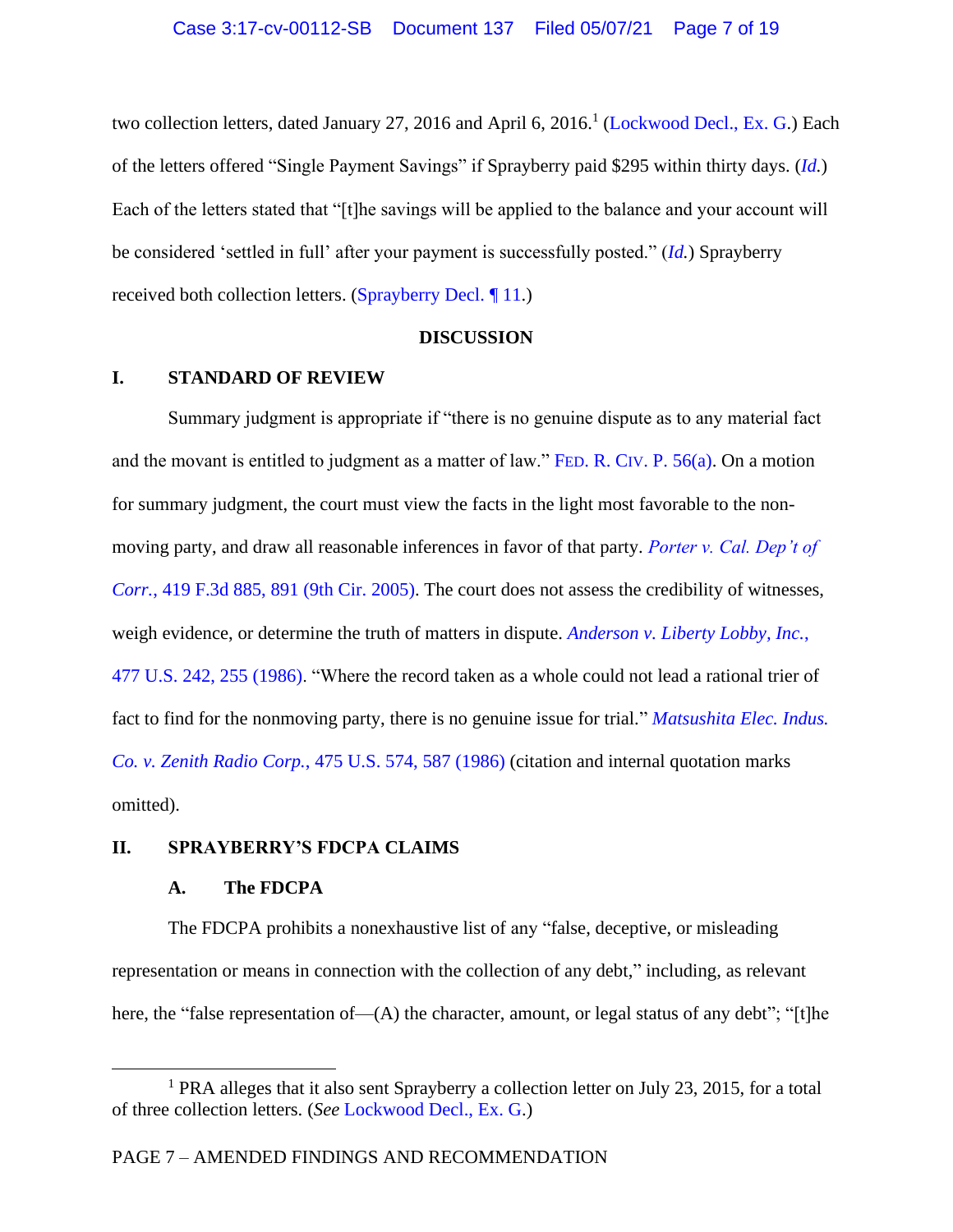#### Case 3:17-cv-00112-SB Document 137 Filed 05/07/21 Page 8 of 19

threat to take any action that cannot legally be taken or that is not intended to be taken"; "[t]he use of any false representation or deceptive means to collect or attempt to collect any debt"; and any "unfair or unconscionable means to collect, or attempt to collect, upon the debt." [15 U.S.C.](https://www.westlaw.com/Document/NB7DBFC20AFF711D8803AE0632FEDDFBF/View/FullText.html?transitionType=Default&contextData=(sc.Default)&VR=3.0&RS=da3.0)  [§§ 1692e, 1692e\(2\)\(A\), 1692e\(5\), 1692e\(10\),](https://www.westlaw.com/Document/NB7DBFC20AFF711D8803AE0632FEDDFBF/View/FullText.html?transitionType=Default&contextData=(sc.Default)&VR=3.0&RS=da3.0) [1692f,](https://1.next.westlaw.com/Document/NC109D6A0AFF711D8803AE0632FEDDFBF/View/FullText.html?transitionType=UniqueDocItem&contextData=(sc.UserEnteredCitation)&userEnteredCitation=15+usc+1692f) and [1692f\(1\).](https://1.next.westlaw.com/Document/NC109D6A0AFF711D8803AE0632FEDDFBF/View/FullText.html?transitionType=UniqueDocItem&contextData=(sc.UserEnteredCitation)&userEnteredCitation=15+usc+1692f)

"The FDCPA 'comprehensively regulates the conduct of debt collectors,' and 'is a strict liability statute.'" *Tourgeman v. Collins Fin. Servs., Inc*[., 755 F.3d 1109, 1119 \(9th Cir. 2014\)](https://www.westlaw.com/Document/I2c086aa7fc9211e39488c8f438320c70/View/FullText.html?transitionType=Default&contextData=(sc.Default)&VR=3.0&RS=da3.0&fragmentIdentifier=co_pp_sp_506_1119) (quoting *Gonzales v. Arrow Fin. Servs., LLC*[, 660 F.3d 1055, 1060-61 \(9th Cir. 2011\)\)](https://www.westlaw.com/Document/I00ba4181e63011e0be8fdb5fa26a1033/View/FullText.html?transitionType=Default&contextData=(sc.Default)&VR=3.0&RS=da3.0&fragmentIdentifier=co_pp_sp_506_1060); *[McCullough v. Johnson, Rodenburg & Lauinger, LLC](https://www.westlaw.com/Document/Ib8bfdc52467e11e0b931b80af77abaf1/View/FullText.html?transitionType=Default&contextData=(sc.Default)&VR=3.0&RS=da3.0&fragmentIdentifier=co_pp_sp_506_948)*, 637 F.3d 939, 948 (9th Cir. 2011) ("[T]he FDCPA is a strict liability statute[.]").

"As a 'broad remedial statute,' the FDCPA must be liberally construed in favor of the consumer in order to effectuate th[e] goal of eliminating abuse." *[Hernandez v. Williams, Zinman](https://www.westlaw.com/Document/I30c56a504eff11e687dda03c2315206d/View/FullText.html?transitionType=Default&contextData=(sc.Default)&VR=3.0&RS=da3.0&fragmentIdentifier=co_pp_sp_506_1078)  & Parham PC*[, 829 F.3d 1068, 1078-79 \(9th Cir. 2016\)](https://www.westlaw.com/Document/I30c56a504eff11e687dda03c2315206d/View/FullText.html?transitionType=Default&contextData=(sc.Default)&VR=3.0&RS=da3.0&fragmentIdentifier=co_pp_sp_506_1078) (citations omitted). "[B]ecause the FDCPA is a remedial statute aimed at curbing what Congress considered to be an industry-wide pattern of and propensity towards abusing debtors, it is logical for debt collectors—repeat players likely to be acquainted with the legal standards governing their industry—to bear the brunt of the risk." *[Clark v. Capital Credit & Collection Servs., Inc](https://www.westlaw.com/Document/Ib307aae6338611dbbffafa490ee528f6/View/FullText.html?transitionType=Default&contextData=(sc.Default)&VR=3.0&RS=da3.0&fragmentIdentifier=co_pp_sp_506_1171)*., 460 F.3d 1162, 1171 (9th [Cir. 2006\).](https://www.westlaw.com/Document/Ib307aae6338611dbbffafa490ee528f6/View/FullText.html?transitionType=Default&contextData=(sc.Default)&VR=3.0&RS=da3.0&fragmentIdentifier=co_pp_sp_506_1171)

## **B. Time-Barred Debt Collection**

Sprayberry alleges in both cases that "PRA's attempt to collect upon a time barred debt by sending Plaintiff the letters . . . , offering to settle the debts, without disclosing that the applicable four year statute of limitations had already run or that she would not be sued for the debt, is a false, deceptive, or misleading representation or means to collect the debt, and a false representation about the legal status of the debt in violation of [15 U.S.C. §§ 1692e, 1692e\(2\)\(A\),](https://www.westlaw.com/Document/NB7DBFC20AFF711D8803AE0632FEDDFBF/View/FullText.html?transitionType=Default&contextData=(sc.Default)&VR=3.0&RS=da3.0) [1692e\(5\),](https://www.westlaw.com/Document/NB7DBFC20AFF711D8803AE0632FEDDFBF/View/FullText.html?transitionType=Default&contextData=(sc.Default)&VR=3.0&RS=da3.0) and [1692e\(10\),](https://www.westlaw.com/Document/NB7DBFC20AFF711D8803AE0632FEDDFBF/View/FullText.html?transitionType=Default&contextData=(sc.Default)&VR=3.0&RS=da3.0)" and is "an unfair or unconscionable means to collect, or attempt to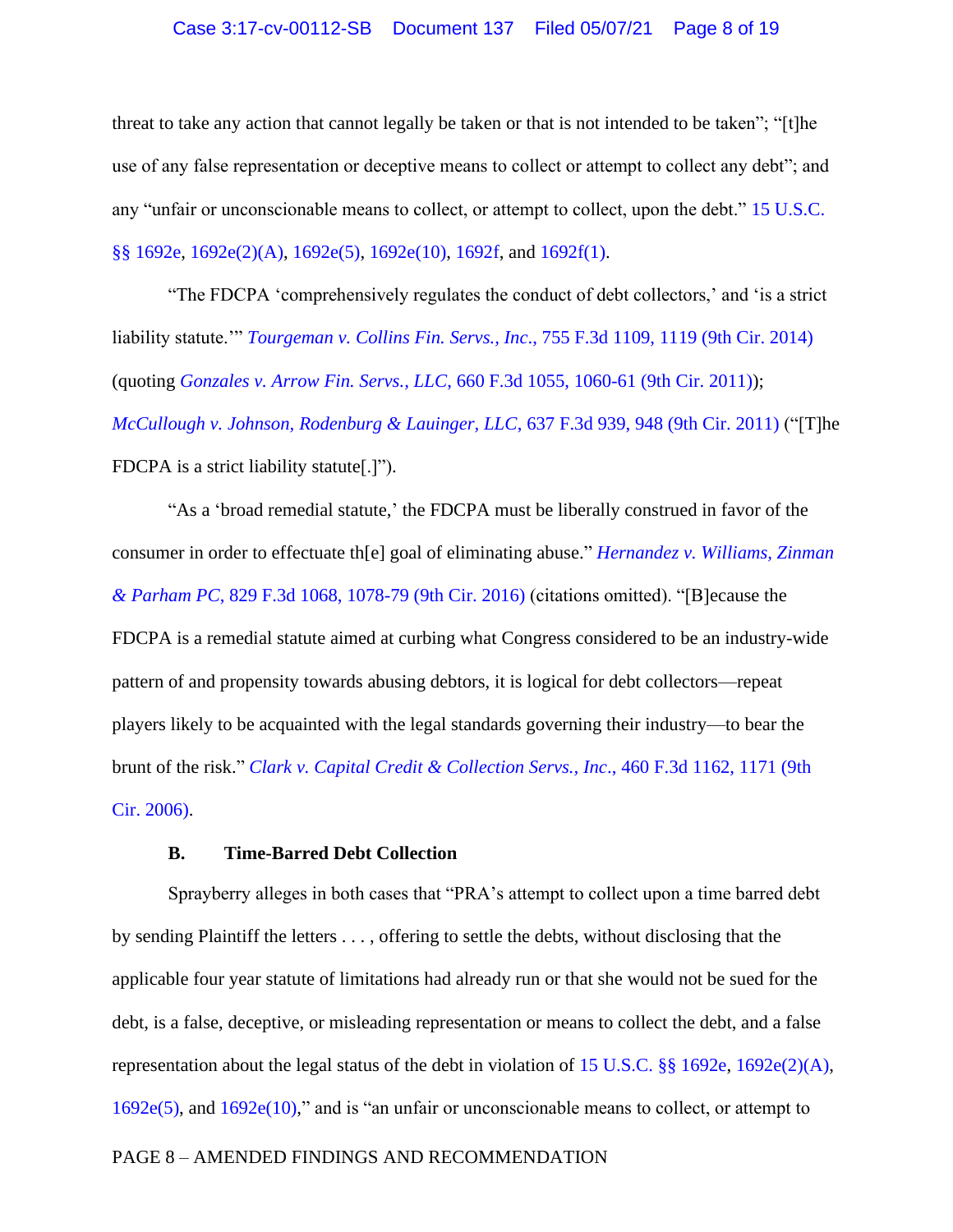collect, upon the debt in violation of 15 U.S.C.  $\S$  1692f and [1692f\(1\).](https://www.westlaw.com/Document/NC109D6A0AFF711D8803AE0632FEDDFBF/View/FullText.html?transitionType=Default&contextData=(sc.Default)&VR=3.0&RS=da3.0)" (Compl.  $\P$  33-34 in Case No. 3:17-cv-00111-SB; [Compl. ¶¶ 33-34](https://ecf.ord.uscourts.gov/doc1/15116113322?page=8) in Case No. 3:17-cv-00112-SB.) PRA responds that the applicable statute of limitations for an account stated, open account, or other contract claim is six years under Oregon law, and therefore an action to collect Sprayberry's debts would not have been time-barred. <sup>2</sup> PRA further argues that even if this Court finds that the four-year statute of limitations applies, Oregon law on the applicable statute of limitations was unsettled at the time of the communications at issue, and therefore its attempt to collect the debt either did not violate the FDCPA or is subject to the bona fide error defense.<sup>3</sup>

# **C. Bona Fide Error Defense**

## **1. Applicable Law**

The bona fide error defense is a "narrow exception" to strict liability under the FDCPA. *Reichert v. Nat'l Credit Sys., Inc.*[, 531 F.3d 1002, 1005 \(9th Cir. 2008\).](https://www.westlaw.com/Document/I7a59f38c4c4611dd9876f446780b7bdc/View/FullText.html?transitionType=Default&contextData=(sc.Default)&VR=3.0&RS=da3.0&fragmentIdentifier=co_pp_sp_506_1005) The defense provides that "[a] debt collector may not be held liable in any action brought under [the FDCPA] if the debt collector shows by a preponderance of evidence that the violation was not intentional and resulted from a bona fide error notwithstanding the maintenance of procedures reasonably adapted to avoid any such error." 15 U.S.C. §  $1692k(c)$ . "The bona fide error defense is an affirmative defense, for which the debt collector has the burden of proof." *Reichert*[, 531 F.3d at](https://www.westlaw.com/Document/I7a59f38c4c4611dd9876f446780b7bdc/View/FullText.html?transitionType=Default&contextData=(sc.Default)&VR=3.0&RS=da3.0&fragmentIdentifier=co_pp_sp_506_1006) 

<sup>2</sup> The parties agree that the Court should apply Oregon law here.

<sup>&</sup>lt;sup>3</sup> In this Court's original Findings and Recommendation on the pending motions for summary judgment, the Court held that PRA's efforts to collect what is only arguably a timebarred debt did not violate the FDCPA. [\(ECF No. 99.](file:///C:/Users/twebber/AppData/Local/Microsoft/Windows/INetCache/Content.Outlook/QRAI95T7/15117859142)) However, the Ninth Circuit has since reversed the opinion on which this Court relied. *See [Kaiser v. Cascade Capital, LLC](https://www.westlaw.com/Document/I88f2cdd0812c11eba660be4ce62361b9/View/FullText.html?transitionType=Default&contextData=(sc.Default)&VR=3.0&RS=da3.0&fragmentIdentifier=co_pp_sp_506_1137)*, 989 F.3d 1127, 1136 [\(9th Cir. 2021\)](https://www.westlaw.com/Document/I88f2cdd0812c11eba660be4ce62361b9/View/FullText.html?transitionType=Default&contextData=(sc.Default)&VR=3.0&RS=da3.0&fragmentIdentifier=co_pp_sp_506_1137) (rejecting the defendant debt collector's argument that unless a debt collector "knew or should have known" that the litigation was time-barred, its filing of litigation or threating litigation cannot violate the FDCPA). This Court therefore withdraws its original Findings and Recommendation.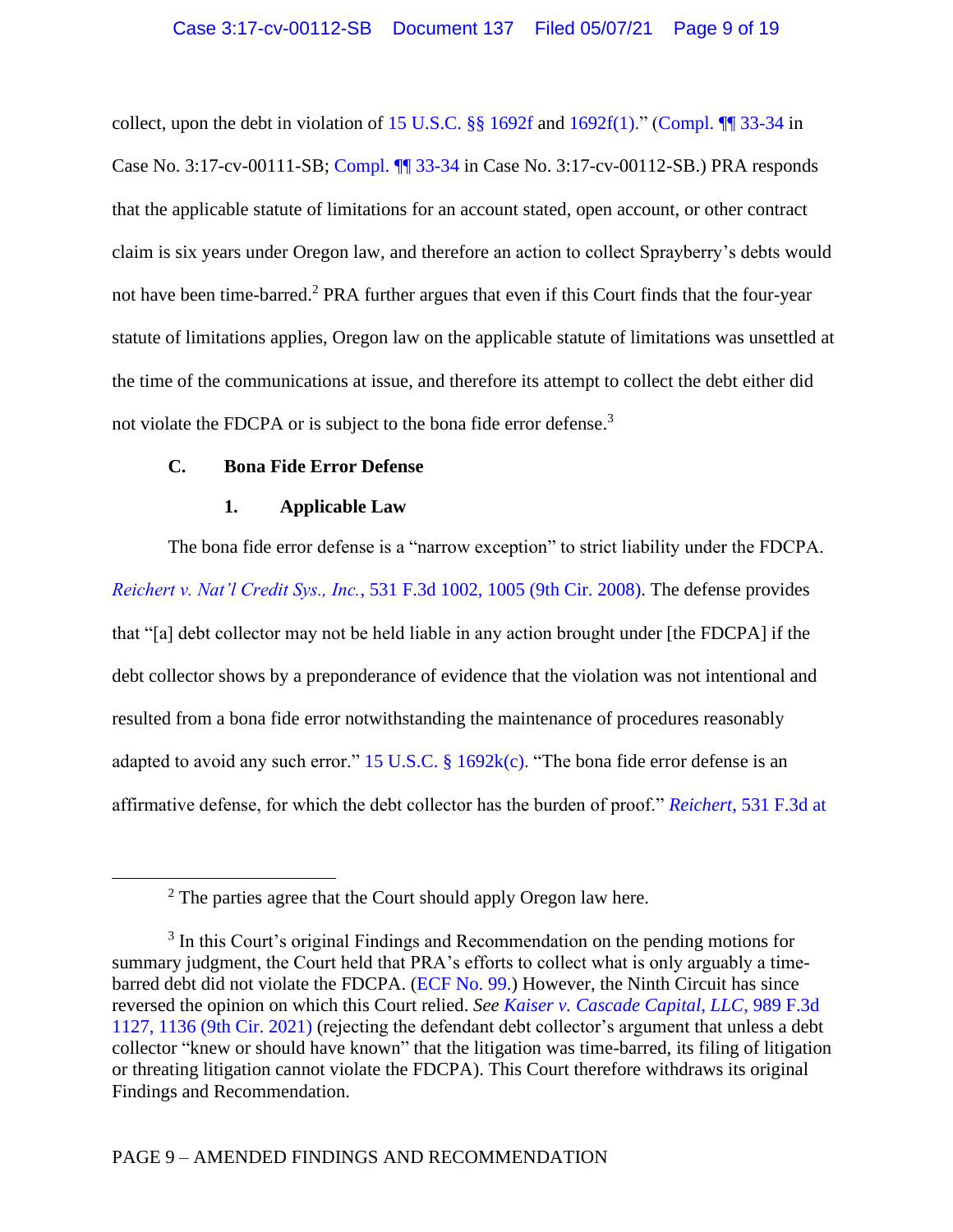[1006](https://www.westlaw.com/Document/I7a59f38c4c4611dd9876f446780b7bdc/View/FullText.html?transitionType=Default&contextData=(sc.Default)&VR=3.0&RS=da3.0&fragmentIdentifier=co_pp_sp_506_1006) (citing *Fox v. Citicorp Credit Servs., Inc.*[, 15 F.3d 1507, 1514 \(9th Cir. 1994\)\)](https://www.westlaw.com/Document/Iea36e2c7970011d9a707f4371c9c34f0/View/FullText.html?transitionType=Default&contextData=(sc.Default)&VR=3.0&RS=da3.0&fragmentIdentifier=co_pp_sp_506_1514). To establish the defense, the defendant must prove that: " $(1)$  it violated the FDCPA unintentionally;  $(2)$  the violation resulted from a bona fide error; and (3) it maintained procedures reasonably adapted to avoid the violation." *McCollough*[, 637 F.3d at](https://www.westlaw.com/Document/Ib8bfdc52467e11e0b931b80af77abaf1/View/FullText.html?transitionType=Default&contextData=(sc.Default)&VR=3.0&RS=da3.0&fragmentIdentifier=co_pp_sp_506_948) 948 (citing [15 U.S.C. § 1692k\(c\)\)](https://www.westlaw.com/Document/N0157858038B311E1BDE18D09F4C9FE75/View/FullText.html?transitionType=Default&contextData=(sc.Default)&VR=3.0&RS=da3.0).

In the Ninth Circuit's recent *Kaiser* opinion, the Ninth Circuit addressed whether a debt collector's mistake about the time-barred status of a debt under state law could qualify as a bona fide error within the meaning of the FDCPA. *See Kaiser*[, 989 F.3d at](https://www.westlaw.com/Document/I88f2cdd0812c11eba660be4ce62361b9/View/FullText.html?transitionType=Default&contextData=(sc.Default)&VR=3.0&RS=da3.0&fragmentIdentifier=co_pp_sp_506_1137) 1137. In *Kaiser*, the plaintiffs alleged that the defendant debt collector violated the FDCPA by communicating with them and filing a debt collection action to collect a debt arising out of a retail installment contract where the statute of limitations precluded collection of the debt. *Id.* [at 1131.](https://www.westlaw.com/Document/I88f2cdd0812c11eba660be4ce62361b9/View/FullText.html?transitionType=Default&contextData=(sc.Default)&VR=3.0&RS=da3.0&fragmentIdentifier=co_pp_sp_506_1131) The parties disagreed as to whether a collection action was time-barred under Oregon law at the time the defendant filed the debt collection suit. *[Id.](https://www.westlaw.com/Document/I88f2cdd0812c11eba660be4ce62361b9/View/FullText.html?transitionType=Default&contextData=(sc.Default)&VR=3.0&RS=da3.0)* The Ninth Circuit held that the collection action was time-barred, but nevertheless determined that the debt collector may avoid FDCPA liability by invoking the bona fide error defense. *Id.* [at 1137.](https://www.westlaw.com/Document/I88f2cdd0812c11eba660be4ce62361b9/View/FullText.html?transitionType=Default&contextData=(sc.Default)&VR=3.0&RS=da3.0&fragmentIdentifier=co_pp_sp_506_1137)

Importantly, the Ninth Circuit distinguished between mistakes of law regarding the FDCPA itself, and mistakes regarding state law. The Ninth Circuit acknowledged that, in cases involving a mistake of law about the FDCPA's *own* requirements, such "a mistake about the law is insufficient by itself to raise the bona fide error defense." *Id.* [at 1137](https://www.westlaw.com/Document/I88f2cdd0812c11eba660be4ce62361b9/View/FullText.html?transitionType=Default&contextData=(sc.Default)&VR=3.0&RS=da3.0&fragmentIdentifier=co_pp_sp_506_1137) (quoting *[Baker v. G.C.](https://www.westlaw.com/Document/I160d307492fb11d9bdd1cfdd544ca3a4/View/FullText.html?transitionType=Default&contextData=(sc.Default)&VR=3.0&RS=da3.0&fragmentIdentifier=co_pp_sp_350_779)  Servs. Corp.*[, 677 F.2d 775, 779 \(9th Cir. 1982\);](https://www.westlaw.com/Document/I160d307492fb11d9bdd1cfdd544ca3a4/View/FullText.html?transitionType=Default&contextData=(sc.Default)&VR=3.0&RS=da3.0&fragmentIdentifier=co_pp_sp_350_779) *see also [Jerman v. Carlisle, McNellie, Rini,](https://www.westlaw.com/Document/I4589e4f54d3311df9988d233d23fe599/View/FullText.html?transitionType=Default&contextData=(sc.Default)&VR=3.0&RS=da3.0)  Kramer & Ulrich LPA*[, 559 U.S. 573, 604-05](https://www.westlaw.com/Document/I4589e4f54d3311df9988d233d23fe599/View/FullText.html?transitionType=Default&contextData=(sc.Default)&VR=3.0&RS=da3.0) (2010) ("We therefore hold that the bona fide error defense in § 1692k(c) does not apply to a violation of the FDCPA resulting from a debt collector's incorrect interpretation of the requirements of that statute."). By contrast, the Ninth Circuit noted that "the ignorance-of-the-law maxim does not normally apply where a defendant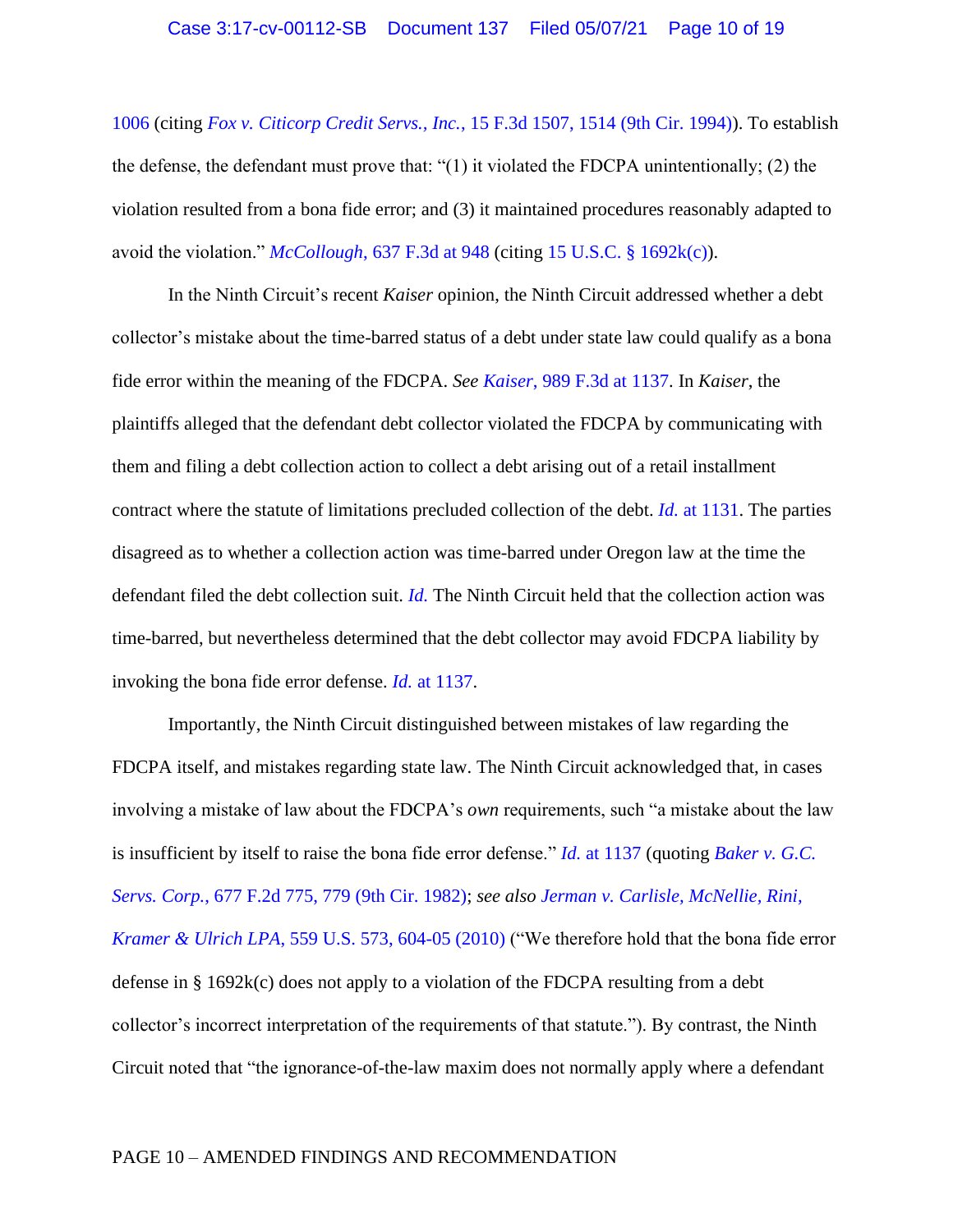has a mistaken impression concerning the legal effect of some collateral matter and that mistake results in his misunderstanding the full significance of his conduct." *Id.* [at 1138](https://www.westlaw.com/Document/I88f2cdd0812c11eba660be4ce62361b9/View/FullText.html?transitionType=Default&contextData=(sc.Default)&VR=3.0&RS=da3.0&fragmentIdentifier=co_pp_sp_506_1138) (quoting *[Rehaif](https://www.westlaw.com/Document/I12df2f01940e11e9b22cbaf3cb96eb08/View/FullText.html?transitionType=Default&contextData=(sc.Default)&VR=3.0&RS=da3.0&fragmentIdentifier=co_pp_sp_708_2198)  v. United States*[, 139 S. Ct. 2191, 2198 \(2019\)\)](https://www.westlaw.com/Document/I12df2f01940e11e9b22cbaf3cb96eb08/View/FullText.html?transitionType=Default&contextData=(sc.Default)&VR=3.0&RS=da3.0&fragmentIdentifier=co_pp_sp_708_2198) (simplified). In such cases, "where the defendant is ignorant of an independently determined legal status or condition that is one of the operative facts of the crime . . . the mistake of law is for practical purposes a mistake of fact." *[Id.](https://www.westlaw.com/Document/I88f2cdd0812c11eba660be4ce62361b9/View/FullText.html?transitionType=Default&contextData=(sc.Default)&VR=3.0&RS=da3.0&fragmentIdentifier=co_pp_sp_506_1138)* (quoting *United States v. Fierros*[, 692 F.2d 1291, 1294 \(9th Cir. 1982\)\)](https://www.westlaw.com/Document/I6cb34458931e11d9bdd1cfdd544ca3a4/View/FullText.html?transitionType=Default&contextData=(sc.Default)&VR=3.0&RS=da3.0&fragmentIdentifier=co_pp_sp_350_1294).

As relevant here, the Ninth Circuit noted that the defendant debt collector in *Kaiser* had allegedly violated the FDCPA's prohibition against misrepresenting the legal enforceability of the debt, which "necessarily implicate[s] a legal element entirely collateral to the FDCPA: the time-barred status of the debt under state law." *Id.* [at 1139.](https://www.westlaw.com/Document/I88f2cdd0812c11eba660be4ce62361b9/View/FullText.html?transitionType=Default&contextData=(sc.Default)&VR=3.0&RS=da3.0&fragmentIdentifier=co_pp_sp_506_1139) To that end, the Court held that "a mistake about the time-barred status of a debt is a mistake regarding a collateral legal element of an offense, which we treat as a mistake of fact," and that such mistakes "can be bona fide errors" under the FDCPA. *Id.* [at 1139-40.](https://www.westlaw.com/Document/I88f2cdd0812c11eba660be4ce62361b9/View/FullText.html?transitionType=Default&contextData=(sc.Default)&VR=3.0&RS=da3.0&fragmentIdentifier=co_pp_sp_506_1139)

## **2. Analysis**

PRA argues here that the six-year statute of limitations applies to an action to collect Sprayberry's debts, but even if the Court finds that the four-year statute of limitations applies, its attempt to collect Sprayberry's debts is subject to the bona fide error defense. Sprayberry responded (pre-*Kaiser*) that the bona fide error defense does not apply to errors of law. [\(Pl.'s](https://ecf.ord.uscourts.gov/doc1/15117627031?page=40)  [Resp. at 30-34](https://ecf.ord.uscourts.gov/doc1/15117627031?page=40) in Case No. 3:17-cv-00111-SB, ECF No. 82; [Pl.'s Resp. at 33-37](https://ecf.ord.uscourts.gov/doc1/15117627023?page=42) in Case No. 3:17-cv-00112-SB, ECF No. 112.) Sprayberry also argued that PRA cannot meet the requirements of the bona fide error defense because it did not maintain reasonably adapted procedures to avoid errors to determine the applicable statute of limitations, and its procedures were not reasonably adapted to avoid the FDCPA violations alleged here. [\(Pl.'s Resp. at 34-38](https://ecf.ord.uscourts.gov/doc1/15117627031?page=44) in Case No. 3:17-cv-00111-SB; [Pl.'s Resp. at 37-41](https://ecf.ord.uscourts.gov/doc1/15117627023?page=46) in Case No. 3:17-cv-00112-SB.)

## PAGE 11 – AMENDED FINDINGS AND RECOMMENDATION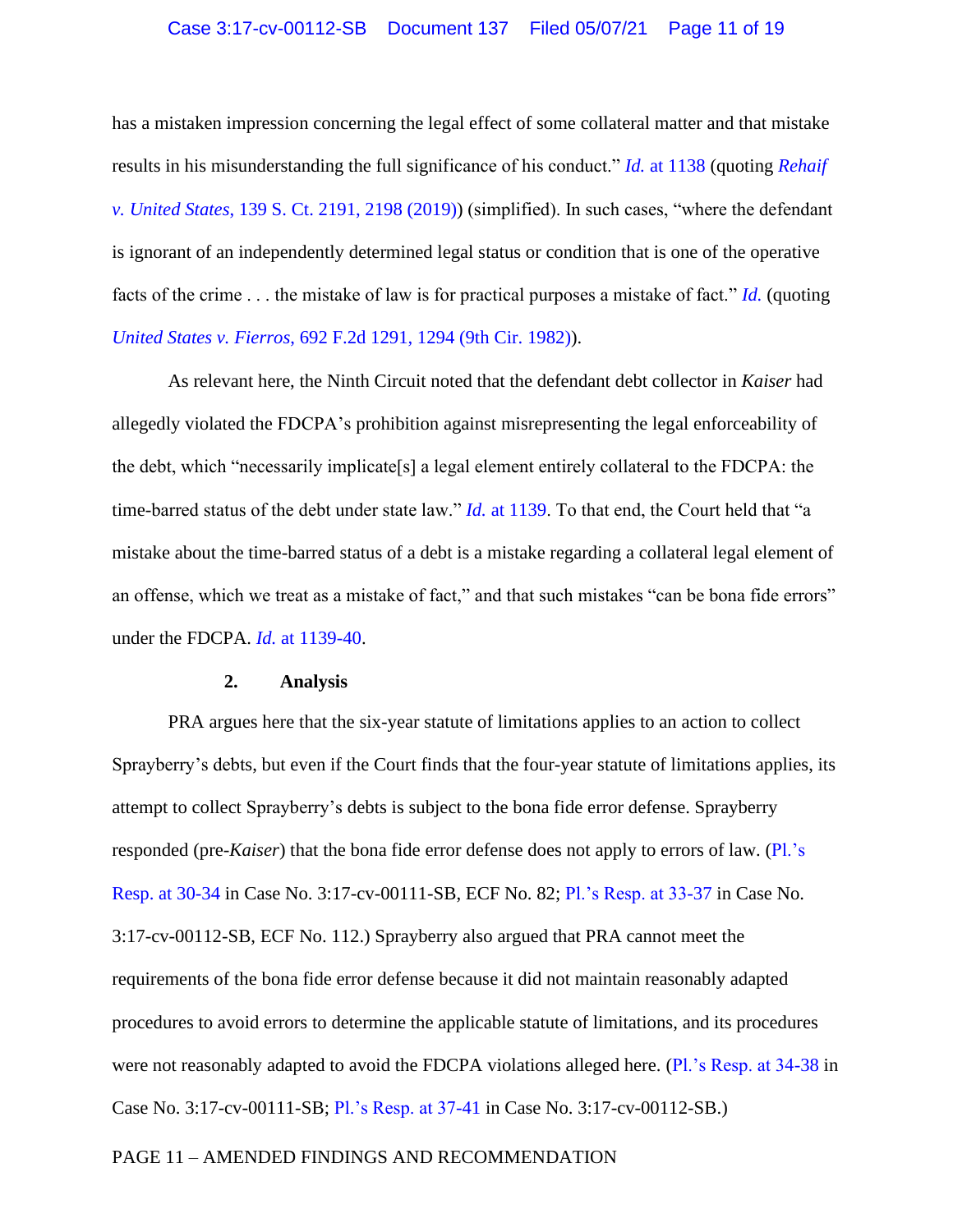### **a. Applicable Statute of Limitations**

The parties disagree about which statute of limitations applies to an action to collect a debt arising from a retail store's proprietary credit card. Store credit cards are unique from other credit cards because the cardholder is typically restricted to retail purchases at that store. Sprayberry argues that store credit cards operate more like a sale of goods, and therefore the UCC's four-year statute of limitations for a sale of goods applies (i.e., OR. REV. STAT[. §](https://www.westlaw.com/Document/NDFDFFCC0B23911DB8E46AD894CF6FAAB/View/FullText.html?transitionType=Default&contextData=(sc.Default)&VR=3.0&RS=da3.0)  [72.7250\(1\)\)](https://www.westlaw.com/Document/NDFDFFCC0B23911DB8E46AD894CF6FAAB/View/FullText.html?transitionType=Default&contextData=(sc.Default)&VR=3.0&RS=da3.0). PRA asserts that store credit cards such as the ones at issue here are like any other credit card, and Oregon's six-year statute of limitations for account stated, open account, or other claims sounding in contract applies (i.e., OR. REV. STAT[. § 12.080\)](https://www.westlaw.com/Document/ND56330E0B23511DB8E46AD894CF6FAAB/View/FullText.html?transitionType=Default&contextData=(sc.Default)&VR=3.0&RS=da3.0).

The Oregon Supreme Court recently recognized in *[Portfolio Recovery Associates](https://www.westlaw.com/Document/Ib30d98a085bc11ea917493a0e993e9ad/View/FullText.html?transitionType=Default&contextData=(sc.Default)&VR=3.0&RS=da3.0&fragmentIdentifier=co_pp_sp_641_380) v. Sanders*[, 366 Or. 355, 380 \(2020\),](https://www.westlaw.com/Document/Ib30d98a085bc11ea917493a0e993e9ad/View/FullText.html?transitionType=Default&contextData=(sc.Default)&VR=3.0&RS=da3.0&fragmentIdentifier=co_pp_sp_641_380) that a debt collector's account stated claim to collect an outstanding credit card debt is subject to Oregon's six-year statute of limitations for claims sounding in contract. Therefore, if this case involved a typical credit card involving a third party issuer, Oregon's six-year statute of limitations would apply to an account stated claim, an account stated claim would not have been time-barred, and PRA's communications would not have violated the FDCPA. *See Sanders*[, 366 Or. at 361-75](https://www.westlaw.com/Document/Ib30d98a085bc11ea917493a0e993e9ad/View/FullText.html?transitionType=Default&contextData=(sc.Default)&VR=3.0&RS=da3.0&fragmentIdentifier=co_pp_sp_641_361) (applying Oregon's six-year statute of limitations to PRA's action to collect credit card debt from a Capital One Bank credit cardholder pursuant to an account stated claim); *see also [CACV of Colo., LLC v. Stevens](https://www.westlaw.com/Document/Ie4fb0af06e4211e1ac60ad556f635d49/View/FullText.html?transitionType=Default&contextData=(sc.Default)&VR=3.0&RS=da3.0&fragmentIdentifier=co_pp_sp_642_639)*, 248 Or. App. 624, [639-40 \(2012\)](https://www.westlaw.com/Document/Ie4fb0af06e4211e1ac60ad556f635d49/View/FullText.html?transitionType=Default&contextData=(sc.Default)&VR=3.0&RS=da3.0&fragmentIdentifier=co_pp_sp_642_639) (affirming summary judgment for plaintiff debt collector on breach of contract claim against debtor, and holding that Oregon's six-year statute of limitations relating to contract actions applied to breach of contract claim to collect debt). However, there is no clear guidance from Oregon's courts regarding whether the statute of limitations applicable to retail store credit card debt is distinguishable from other credit card debt.

*///*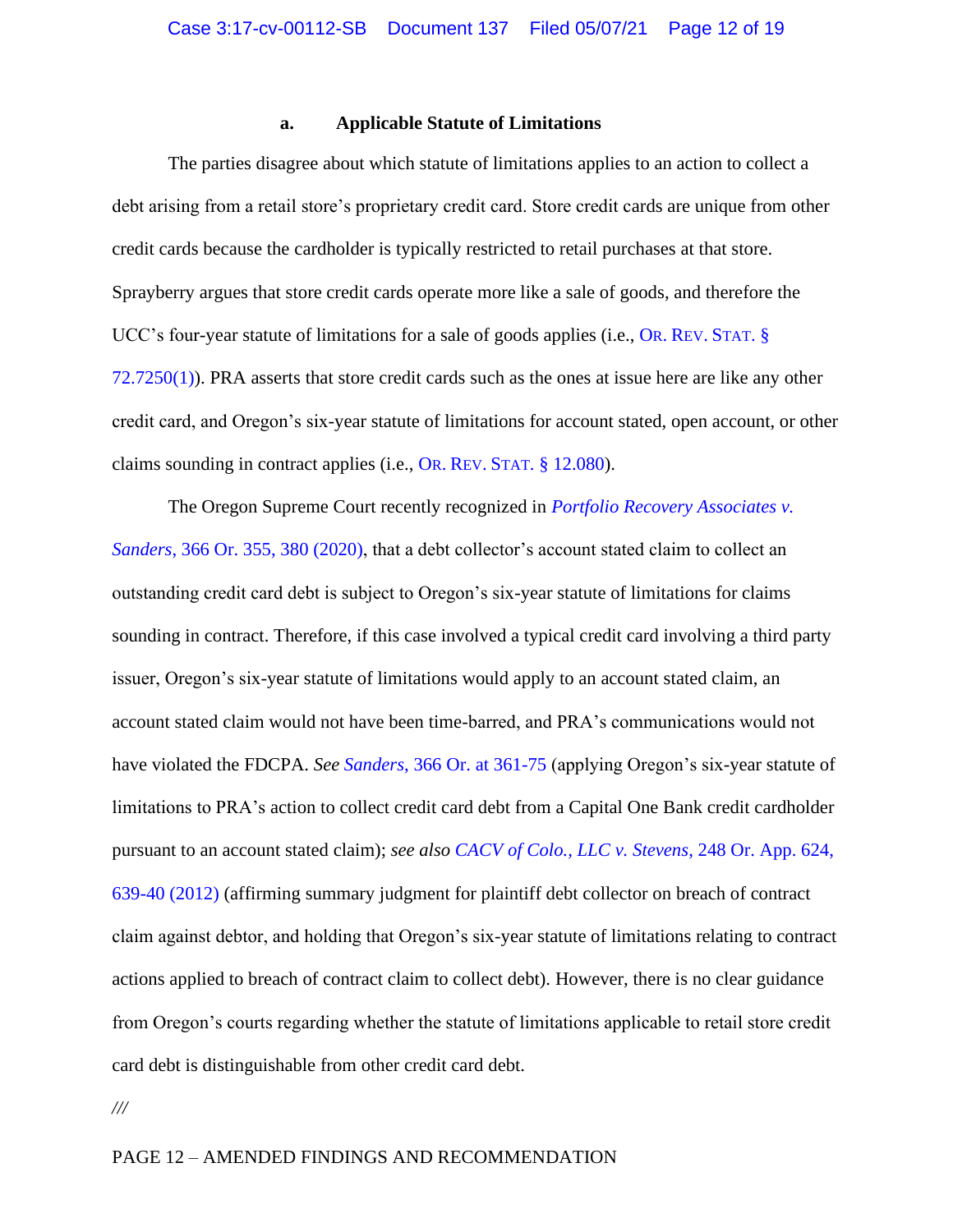There is conflicting authority from other courts on the issue. PRA correctly points out that courts in Illinois, Kentucky, and Ohio have held that retail store credit cards issued by third party banks are *not* subject to the UCC's four-year statute of limitations for contracts for the sale of goods because credit card agreements are agreements to extend credit, not contracts for the sale of goods. *See, e.g.*, *[Midland Funding LLC v. Schellenger](https://www.westlaw.com/Document/I8dea88505fc311e9a6438b9dc1ba0379/View/FullText.html?transitionType=Default&contextData=(sc.Default)&VR=3.0&RS=da3.0&fragmentIdentifier=co_pp_sp_7902_1050)*, 127 N.E.3d 1046, 1050 (Ill. Ct. [App. 2019\)](https://www.westlaw.com/Document/I8dea88505fc311e9a6438b9dc1ba0379/View/FullText.html?transitionType=Default&contextData=(sc.Default)&VR=3.0&RS=da3.0&fragmentIdentifier=co_pp_sp_7902_1050) (affirming dismissal of FDCPA claim arising out of debt collector's action to collect on the debtor's store-branded Home Depot credit card, and holding that the determining factor "was not that the credit card was general purpose or usable only at a single establishment, but that a tripartite relationship and a loan of money were involved"); *[Fulk v. LVNV Funding LLC](https://www.westlaw.com/Document/Ibfed89f35aa011e4b86bd602cb8781fa/View/FullText.html?transitionType=Default&contextData=(sc.Default)&VR=3.0&RS=da3.0&fragmentIdentifier=co_pp_sp_7903_971)*, [55 F. Supp. 3d 967, 971 \(E.D. Ky. 2014\)](https://www.westlaw.com/Document/Ibfed89f35aa011e4b86bd602cb8781fa/View/FullText.html?transitionType=Default&contextData=(sc.Default)&VR=3.0&RS=da3.0&fragmentIdentifier=co_pp_sp_7903_971) (dismissing FDCPA claims relating to a store-branded credit card on ground that the consumer's "attempt to categorize the transaction as a sale of goods fails" because "the creation of a credit card leading to an under[lying] debt is distinct and independent from the sale of goods"); *[Asset Acceptance, L.L.C. v. Witten](https://www.westlaw.com/Document/I722f43c759ac11ddb7e583ba170699a5/View/FullText.html?transitionType=Default&contextData=(sc.Default)&VR=3.0&RS=da3.0&fragmentIdentifier=co_pp_sp_999_2)*, No. 90297, 2008 WL [2837304, at \\*2 n.2 \(Ohio Ct. App. July 24, 2008\)](https://www.westlaw.com/Document/I722f43c759ac11ddb7e583ba170699a5/View/FullText.html?transitionType=Default&contextData=(sc.Default)&VR=3.0&RS=da3.0&fragmentIdentifier=co_pp_sp_999_2) (affirming summary judgment for debt collector in collection action relating to a store-branded credit card and finding that "where a bank provides financing, but does not sell the goods, an action brought to recover the balance owed is not governed by [the UCC]"); *see also [Harris Trust & Sav. Bank v. McCray](https://www.westlaw.com/Document/I2ed604a1d94c11d98ac8f235252e36df/View/FullText.html?transitionType=Default&contextData=(sc.Default)&VR=3.0&RS=da3.0&fragmentIdentifier=co_pp_sp_578_212)*, 316 N.E.2d [209, 212 \(Ill. Ct. App. 1974\)](https://www.westlaw.com/Document/I2ed604a1d94c11d98ac8f235252e36df/View/FullText.html?transitionType=Default&contextData=(sc.Default)&VR=3.0&RS=da3.0&fragmentIdentifier=co_pp_sp_578_212) (finding that "a three-party bank-charge-card transaction is in substance a loan of money" and therefore not subject to the UCC).

On the other hand, Sprayberry cites New Jersey cases that applied the UCC's four-year statute of limitations to store-branded credit card collection actions. *See, e.g.*, *[Midland Funding](https://www.westlaw.com/Document/Ida0606406e9111e6a46fa4c1b9f16bf3/View/FullText.html?transitionType=Default&contextData=(sc.Default)&VR=3.0&RS=da3.0&fragmentIdentifier=co_pp_sp_7691_75)  LLC v. Thiel*[, 144 A.3d 72, 75 \(N.J. Super. Ct. App. Div. Aug. 29, 2016\)](https://www.westlaw.com/Document/Ida0606406e9111e6a46fa4c1b9f16bf3/View/FullText.html?transitionType=Default&contextData=(sc.Default)&VR=3.0&RS=da3.0&fragmentIdentifier=co_pp_sp_7691_75) ("[W]e hold that claims arising from a retail customer's use of a store-issued credit card—or one issued by a financial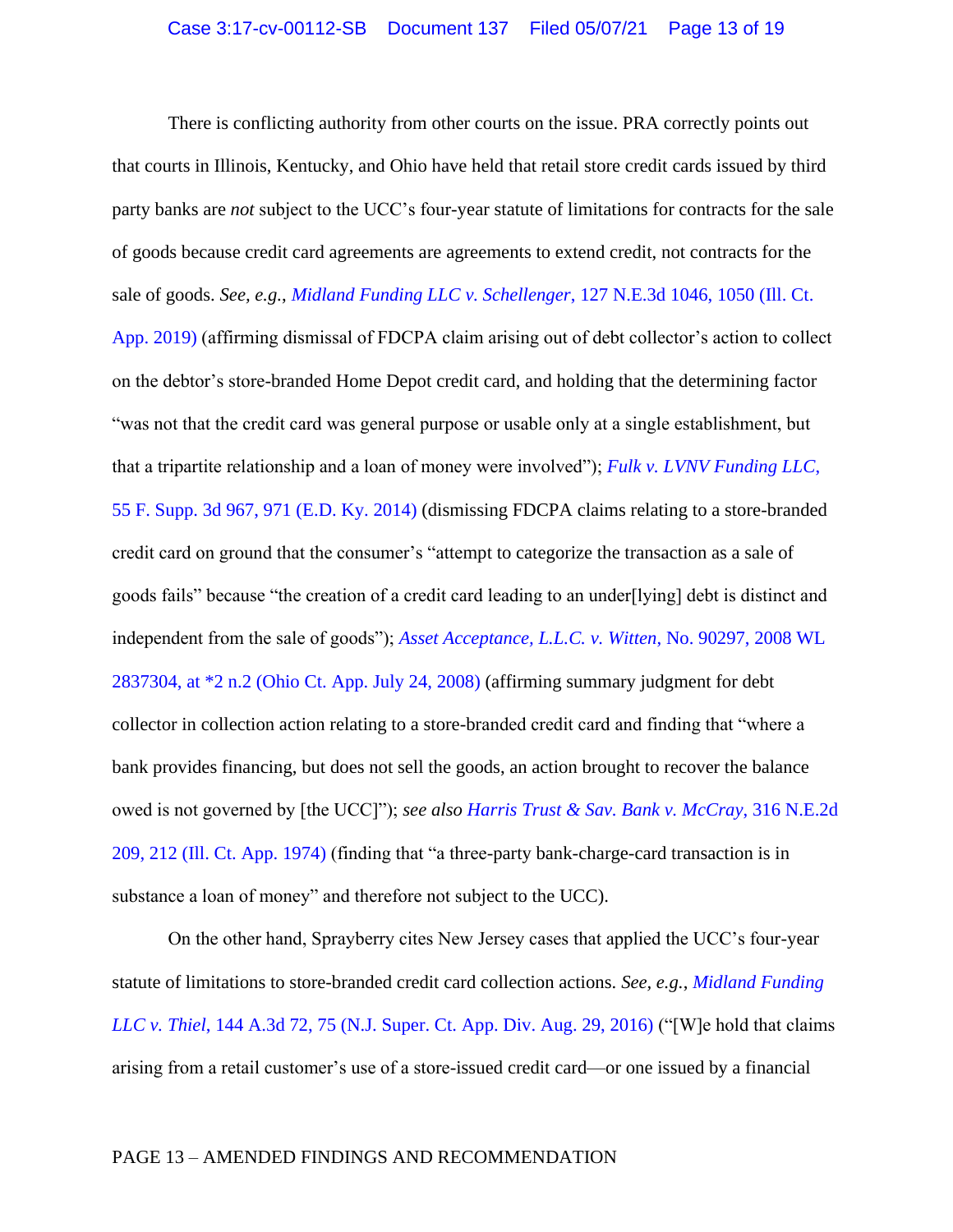#### Case 3:17-cv-00112-SB Document 137 Filed 05/07/21 Page 14 of 19

institution on a store's behalf—when the use of which is restricted to making purchases from the issuing retailer are subject to the four-year statute of limitations set forth in [N.J.S.A. 12A:2-](https://www.westlaw.com/Document/N49271C80EF3711D99BC0AF502031754B/View/FullText.html?transitionType=Default&contextData=(sc.Default)&VR=3.0&RS=da3.0) [725.](https://www.westlaw.com/Document/N49271C80EF3711D99BC0AF502031754B/View/FullText.html?transitionType=Default&contextData=(sc.Default)&VR=3.0&RS=da3.0)"); *[New Century Fin. Servs., Inc. v. McNamara](https://www.westlaw.com/Document/I04d27d8ab02c11e3a341ea44e5e1f25f/View/FullText.html?transitionType=Default&contextData=(sc.Default)&VR=3.0&RS=da3.0&fragmentIdentifier=co_pp_sp_999_4)*, A-2556-12T1, 2014 WL 1057076, at \*4 [\(N.J. Super Ct. App. Div. Mar. 20, 2014\)](https://www.westlaw.com/Document/I04d27d8ab02c11e3a341ea44e5e1f25f/View/FullText.html?transitionType=Default&contextData=(sc.Default)&VR=3.0&RS=da3.0&fragmentIdentifier=co_pp_sp_999_4) (holding that UCC's four-year statute of limitations applied to claim to collect Levitz Furniture Store credit card debt because "the Levitz [store] credit card agreement was a contract for the sale of goods").

The parties' respective briefing makes it clear that whether the four-year or six-year statute of limitations applies to an action to collect store-branded credit card debt is an unsettled question under Oregon law. On the one hand, the Walmart-Synchrony-Sprayberry tripartite relationship is substantially similar to other credit card agreements involving a third-party issuing bank, and the Court anticipates that the Oregon Supreme Court would hold, based on *Sanders*, that the credit card debt arose from a creditor/debtor relationship and not a sale of goods. *See Sanders*[, 366 Or. at 376](https://www.westlaw.com/Document/Ib30d98a085bc11ea917493a0e993e9ad/View/FullText.html?transitionType=Default&contextData=(sc.Default)&VR=3.0&RS=da3.0&fragmentIdentifier=co_pp_sp_641_376) ("Regardless of the nature of the underlying transaction, 'the crux of an account stated is an agreement . . . that a certain amount is owing and will be paid.'" (quoting *[Sunshine Dairy v. Jolly Joan](https://www.westlaw.com/Document/I46279613f76411d98ac8f235252e36df/View/FullText.html?transitionType=Default&contextData=(sc.Default)&VR=3.0&RS=da3.0&fragmentIdentifier=co_pp_sp_641_85)*, 234 Or. 84, 85 (1963))). On the other, the analysis is a closer call with respect to the Target-TNB-Sprayberry relationship, where Target owned TNB, which is arguably more akin to the bipartite relationship for the sale of goods between merchant and consumer. *See Gray v. Suttell & Assocs.*[, 123 F. Supp. 3d 1283, 1291 \(E.D. Wash. 2015\)](https://www.westlaw.com/Document/I542e2a5e41ac11e5b86bd602cb8781fa/View/FullText.html?transitionType=Default&contextData=(sc.Default)&VR=3.0&RS=da3.0&fragmentIdentifier=co_pp_sp_7903_1291) (holding that the UCC's four-year statute of limitations did not apply to an agreement between a consumer and a bank to finance the sale of goods at issue, but acknowledging that "[i]n limited circumstances where a credit card is obtained from a seller or an entity closely related to the seller, rather than a separate third-party bank, and where the credit card can only be used to buy goods from that seller, the transaction may be deemed a sale of goods such that Article 2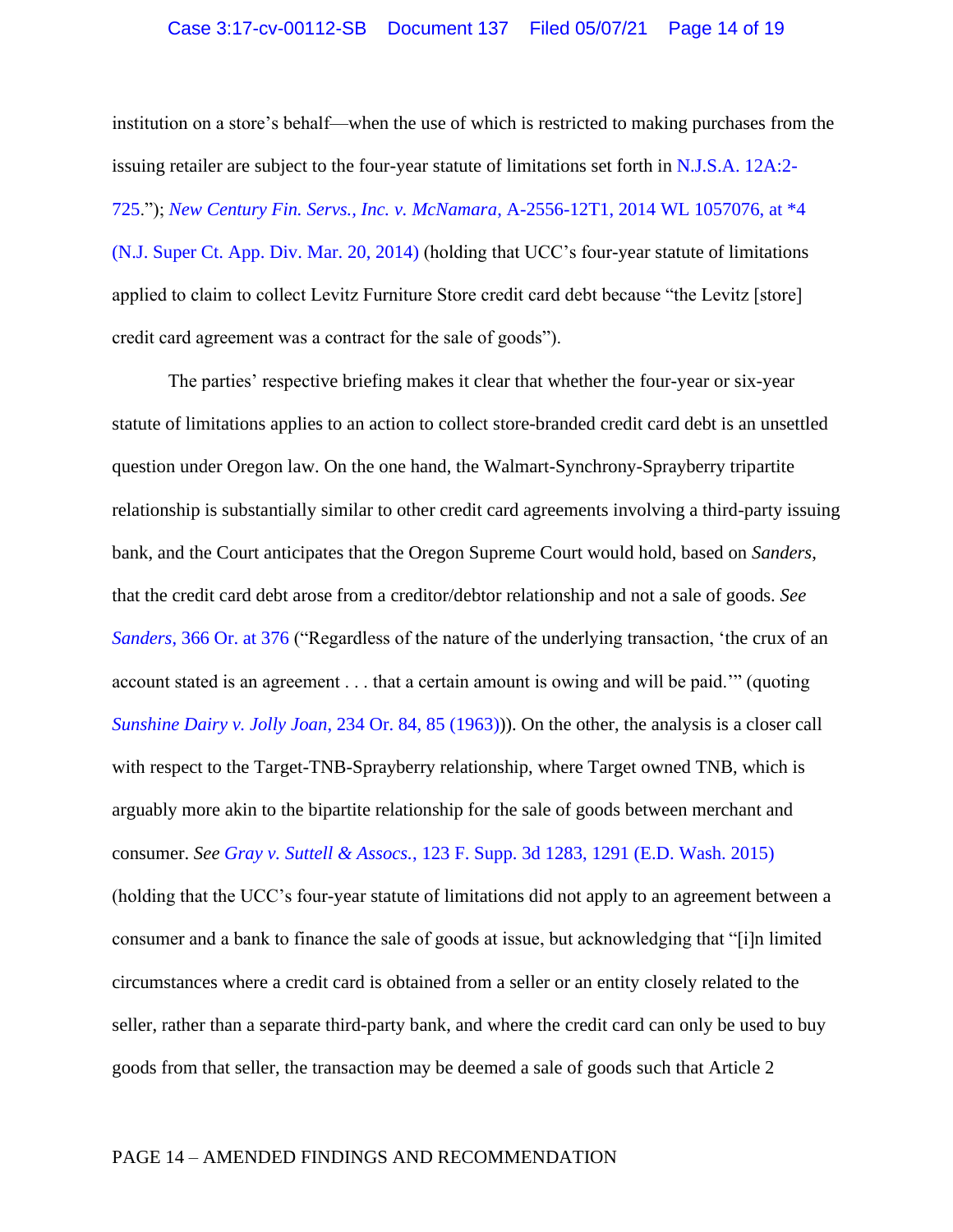applies"). Although this Court would conclude that the UCC's four-year statute of limitations does *not* apply in either case here because the credit card agreements between the issuing banks and Sprayberry were for an extension of credit, not a sale of goods, the Court cannot predict with any reasonable certainty if the Oregon Supreme Court would agree. In any event, for the reasons discussed below, the Court need not decide which statute of limitations applies here. *Cf. [Almand](https://www.westlaw.com/Document/I76211187f9bf11dbb035bac3a32ef289/View/FullText.html?transitionType=Default&contextData=(sc.Default)&VR=3.0&RS=da3.0&fragmentIdentifier=co_pp_sp_4637_1367)  v. Reynolds & Robin, P.C.*[, 485 F. Supp. 2d 1361, 1367 \(M.D. Ga. 2007\)](https://www.westlaw.com/Document/I76211187f9bf11dbb035bac3a32ef289/View/FullText.html?transitionType=Default&contextData=(sc.Default)&VR=3.0&RS=da3.0&fragmentIdentifier=co_pp_sp_4637_1367) (granting defendant debt collector's motion for summary judgment on FDCPA claim in light of "the uncertainty regarding exactly which statute of limitations applies" and noting that "it is not for this Court to speak in the first instance on what law the [state] courts should be applying").

Having determined that the applicable statute of limitations is indeed an unsettled question under Oregon law, and in light of the Ninth Circuit's recent holding in *Kaiser* that a mistake about the applicable statute of limitations under state law may qualify as a bona fide error under the FDCPA, the Court turns to whether PRA may avoid FDCPA liability under the bona fide error defense here.

#### **b. Bona Fide Error**

PRA submitted evidence regarding the procedures it maintains to monitor any potential statute of limitations issues, including evidence of the steps it took to avoid mistakes regarding the limitation period applicable to Sprayberry's accounts. Dale Nordyke ("Nordyke"), PRA's Associate Counsel for Oregon, testified that PRA regularly reviews its compliance with applicable state laws governing the statute of limitations and that PRA's employees receive annual compliance training on the FDCPA and statute of limitations matters to avoid collecting on time-barred accounts. [\(Dep. of Dale Nordyke \("Nordyke Dep."\) at 80:3-24; 123:11-23, ECF](https://ecf.ord.uscourts.gov/doc1/15117577871?page=21)  [No. 72-6;](https://ecf.ord.uscourts.gov/doc1/15117577871?page=21) *see also* [Def.'s Suppl. Answers to Pl.'s First Set of Interrogatories \(Lockwood Decl.](https://ecf.ord.uscourts.gov/doc1/15117577873?page=8) 

#### PAGE 15 – AMENDED FINDINGS AND RECOMMENDATION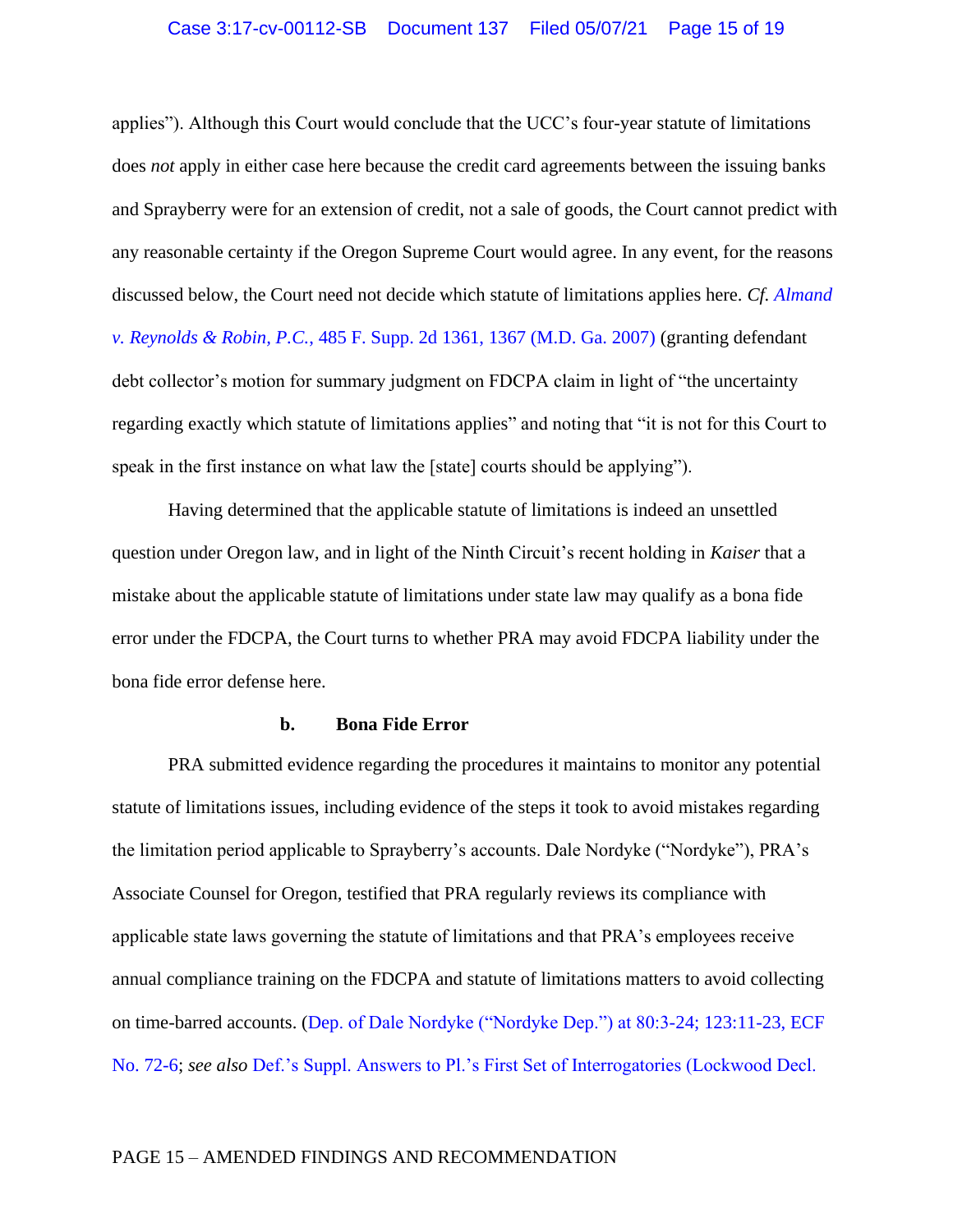[Ex. H, at 8-9\)](https://ecf.ord.uscourts.gov/doc1/15117577873?page=8); [PRA's Training Manual \(Lockwood Decl. Ex. G\).](https://ecf.ord.uscourts.gov/doc1/15117577895))<sup>4</sup> Nordyke testified that PRA uses a "conservative approach" and does not file a collection action on any account that is within ninety days of the end of the limitations period. [\(Nordyke Dep. at 80:7-8.](https://ecf.ord.uscourts.gov/doc1/15117577871?page=21))

PRA also submitted evidence that Nordyke researched Oregon law and determined that Oregon's six-year statute of limitations for breach of contract claims applied to account stated claims. [\(Nordyke Decl. at 38:19-39:16; 41:8-44:25; 49:12-50:3.](https://ecf.ord.uscourts.gov/doc1/15117577871?page=11)) Nordyke determined that the subject accounts were not contracts for the sale of goods, because they were credit card accounts maintained by third-party banks that did not sell any goods. (*Id.* [at 73:24-74:4; 77:24-78:3,](https://ecf.ord.uscourts.gov/doc1/15117577871?page=20)  [81:12-82:6, 84:6-24; 85:18-88:23, 91:8-92:15.](https://ecf.ord.uscourts.gov/doc1/15117577871?page=20)) PRA's compliance department and Office of General Counsel reviewed Nordyke's analysis and confirmed its accuracy. (*Id.* [at 50:11-21; 53:2-](https://ecf.ord.uscourts.gov/doc1/15117577871?page=14) [6, 120:20-25.](https://ecf.ord.uscourts.gov/doc1/15117577871?page=14)) Based on this due diligence, PRA did not include a time-barred debt disclosure in its letters. (*Id.* [at 24:9-12.](https://ecf.ord.uscourts.gov/doc1/15117577871?page=7))

The Court finds that PRA has met its burden of establishing the bona fide error defense here. The relevant facts, which Sprayberry does not dispute, demonstrate that PRA reasonably believed the six-year statute of limitations applied to the claims at issue. This Court agrees with PRA's analysis, but even if the Oregon Supreme Court were to disagree and find that the UCC's

 $4$  Sprayberry objects to the Court's consideration of PRA's training materials at Exhibit G because PRA did not produce the materials prior to the expiration of the discovery deadline. [\(Pl.'s Resp. at 2-3](https://ecf.ord.uscourts.gov/doc1/15117627031?page=12) in Case No. 3:17-cv-00111-SB; [Pl.'s Resp. at 44-45](https://ecf.ord.uscourts.gov/doc1/15117627023?page=53) in Case No. 3:17-cv-00112-SB.) PRA responds that it produced the materials, which were updated versions of earlierproduced training materials, one month prior to the dispositive motion deadline, Sprayberry did not ask PRA's 30(b)(6) deponent about the originally-produced training materials, Sprayberry did not seek any additional discovery in response to the supplemental production, and Sprayberry did not indicate any need for additional discovery in her motion for summary judgment. [\(Def.'s](https://ord-ecf.sso.dcn/doc1/15117645106?page=17) [Reply at 17-18](https://ord-ecf.sso.dcn/doc1/15117645106?page=17) in Case No. 3:17-cv-00111-SB.) As such, the Court finds that the timing of PRA's supplemental production was harmless. *See* FED. R. CIV. P. [37\(c\)\(1\)](https://1.next.westlaw.com/Document/NA31111F0B96511D8983DF34406B5929B/View/FullText.html?transitionType=UniqueDocItem&contextData=(sc.Default)&userEnteredCitation=FED.+R.+CIV.+P.+37(c)(1)) ("If a party fails to provide information . . . as required by Rule 26(a) or (e), the party is not allowed to use that information . . . to supply evidence on a motion, at a hearing, or at a trial, unless the failure was substantially justified or is harmless.").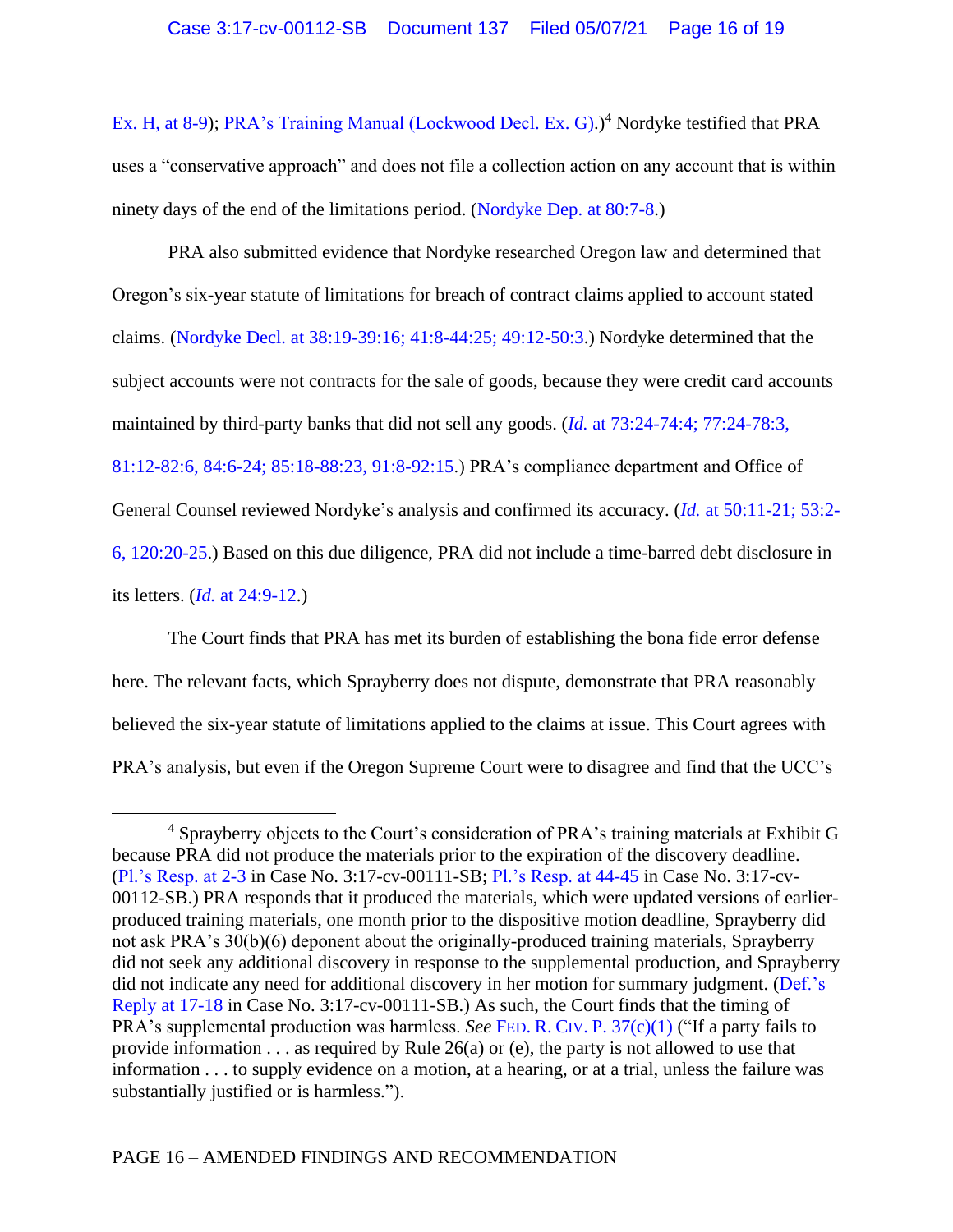### Case 3:17-cv-00112-SB Document 137 Filed 05/07/21 Page 17 of 19

four-year statute of limitations applies instead, any FDCPA violation necessarily resulted from a bona fide error in light of the unsettled question of state law. *See Kaiser*[, 989 F.3d at 1130, 1137](https://www.westlaw.com/Document/I88f2cdd0812c11eba660be4ce62361b9/View/FullText.html?transitionType=Default&contextData=(sc.Default)&VR=3.0&RS=da3.0&fragmentIdentifier=co_pp_sp_506_1130%2c+1137) (holding that although "the FDCPA prohibitions regarding time-barred debts apply even if it was unclear at the time a debt collector sued or threatened suit whether a lawsuit was time barred under state law[,]" the defendant "may nonetheless be able to avoid liability through the FDCPA's affirmative defense for bona fide errors"); *see also Gray*[, 123 F. Supp. 3d at](https://www.westlaw.com/Document/I542e2a5e41ac11e5b86bd602cb8781fa/View/FullText.html?transitionType=Default&contextData=(sc.Default)&VR=3.0&RS=da3.0&fragmentIdentifier=co_pp_sp_7903_1289) 1289 ("[T]he bona fide error defense may be available in a case alleging defendants filed suit outside the applicable statute of limitations where the applicable limitations period has not been provided by the state legislature or resolved by the state courts.").

PRA's evidence also demonstrates that PRA maintained procedures reasonably adapted to avoid any error in determining the applicable statute of limitations, including: (1) an Oregonlicensed attorney researched the applicable statute of limitations under Oregon law; (2) PRA's compliance department and Office of General Counsel reviewed the attorney's findings; (3) PRA engaged in periodic review of case law on the applicable statute of limitations; (4) PRA implemented systems to verify whether particular accounts owned by PRA fell within the applicable limitations period; and (5) PRA conducted annual FDCPA compliance training. Importantly, the Court cannot point to any additional research or analysis PRA could have performed or any additional resources it could have invested to determine which statute of limitations applied, because it was an open question under state law and therefore unknowable. *See Gray*[, 123 F. Supp. 3d at 1294](https://www.westlaw.com/Document/I542e2a5e41ac11e5b86bd602cb8781fa/View/FullText.html?transitionType=Default&contextData=(sc.Default)&VR=3.0&RS=da3.0&fragmentIdentifier=co_pp_sp_7903_1294) ("If it is later determined that a four-year statute of limitations applies [to store-branded credit cards], this was not clear to the [Defendants] at the time they filed suit, and understandably so given that it was not clear to the Court in its initial analysis. The [Defendants] believed in good faith that a six-year statute of limitations applied . . . and nothing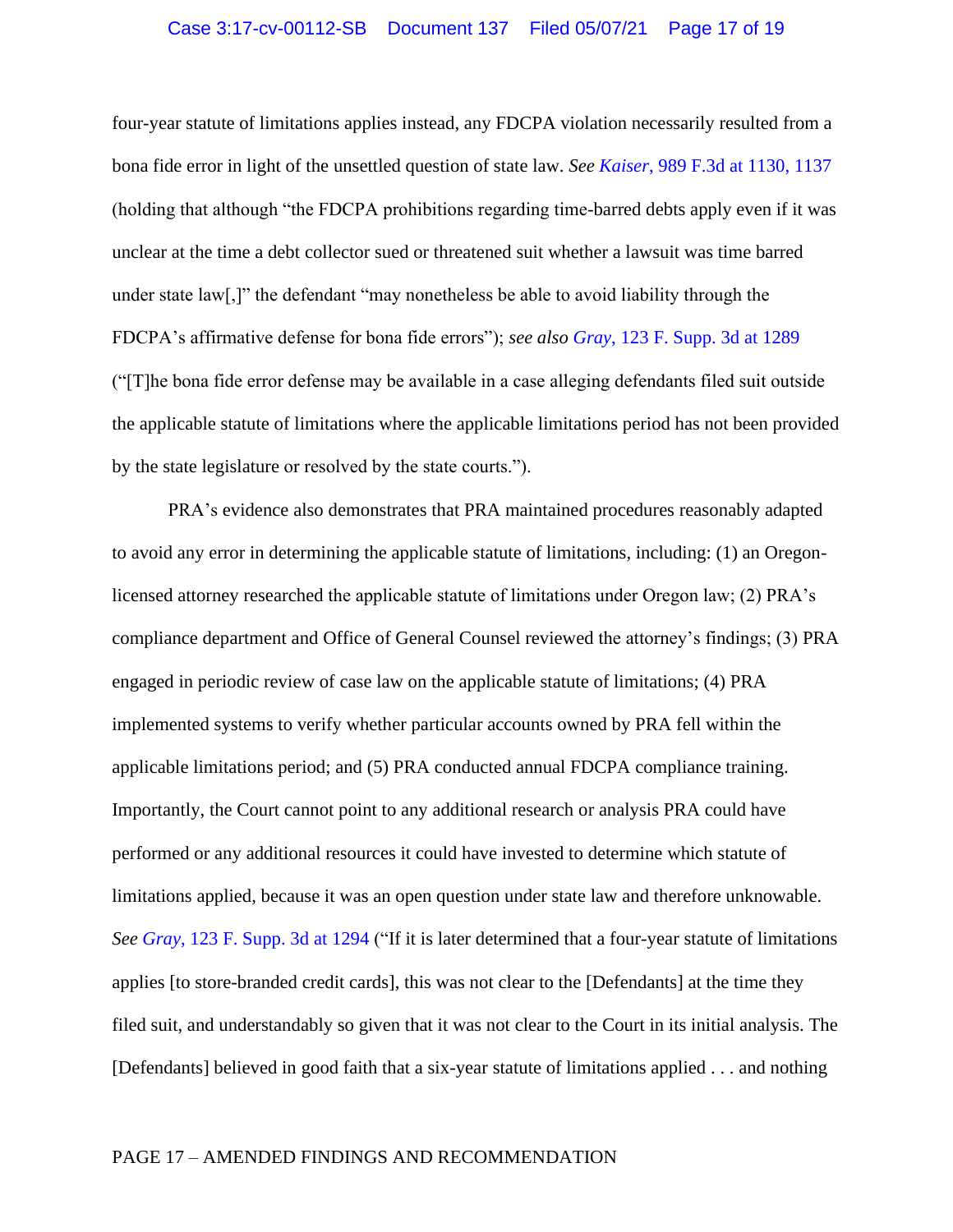### Case 3:17-cv-00112-SB Document 137 Filed 05/07/21 Page 18 of 19

in the statutes or case law in Washington, Oregon, or even the case law in other states in 2008, should have alerted the [Defendants] that their understanding was incorrect.").

The undisputed evidence demonstrates that even if the four-year statute of limitations applies to PRA's efforts to collect Sprayberry's debts, any FDCPA violation for collecting on the time-barred debt resulted from a bona fide error. *See, e.g.*, *[Klemp v. Columbia Collection Serv.,](https://www.westlaw.com/Document/I3251795f58e611e490d4edf60ce7d742/View/FullText.html?transitionType=Default&contextData=(sc.Default)&VR=3.0&RS=da3.0&fragmentIdentifier=co_pp_sp_999_7)  Inc.*, No. 3:13-cv-1577-PK, 2014 WL 5324318, at  $*7$  (D. Or. Oct. 17, 2014) (granting the defendant debt collector's motion for summary judgment based on "find[ing] that [the debt collector] has carried its burden of proving that the violation, if any, was unintentional, the result of a bona fide error, and it maintains procedures reasonably adapted to avoid the type of violation at issue"). Accordingly, the Court recommends that the district judge enter summary judgment in favor of PRA on Sprayberry's FDCPA claims.

## **CONCLUSION**

For the reasons stated, the Court withdraws its original Findings and Recommendation [\(ECF No. 99\)](file:///C:/Users/twebber/AppData/Local/Microsoft/Windows/INetCache/Content.Outlook/QRAI95T7/15117859142), and recommends that the district judge GRANT PRA's motion for summary judgment in Case No. 3:17-cv-00111-SB [\(ECF No. 71\)](https://ord-ecf.sso.dcn/doc1/15117577849) and Case No. 3:17-cv-00112-SB [\(ECF](https://ord-ecf.sso.dcn/doc1/15117577904)  [No. 103\)](https://ord-ecf.sso.dcn/doc1/15117577904), and DENY Sprayberry's motion for partial summary judgment in Case No. 3:17-cv-00111-SB [\(ECF No. 65\)](https://ord-ecf.sso.dcn/doc1/15107577548) and Case No. 3:17-cv-00112-SB [\(ECF No. 99\)](https://ord-ecf.sso.dcn/doc1/15107577796).

- */// /// /// /// ///*
- *///*
- *///*

#### PAGE 18 – AMENDED FINDINGS AND RECOMMENDATION